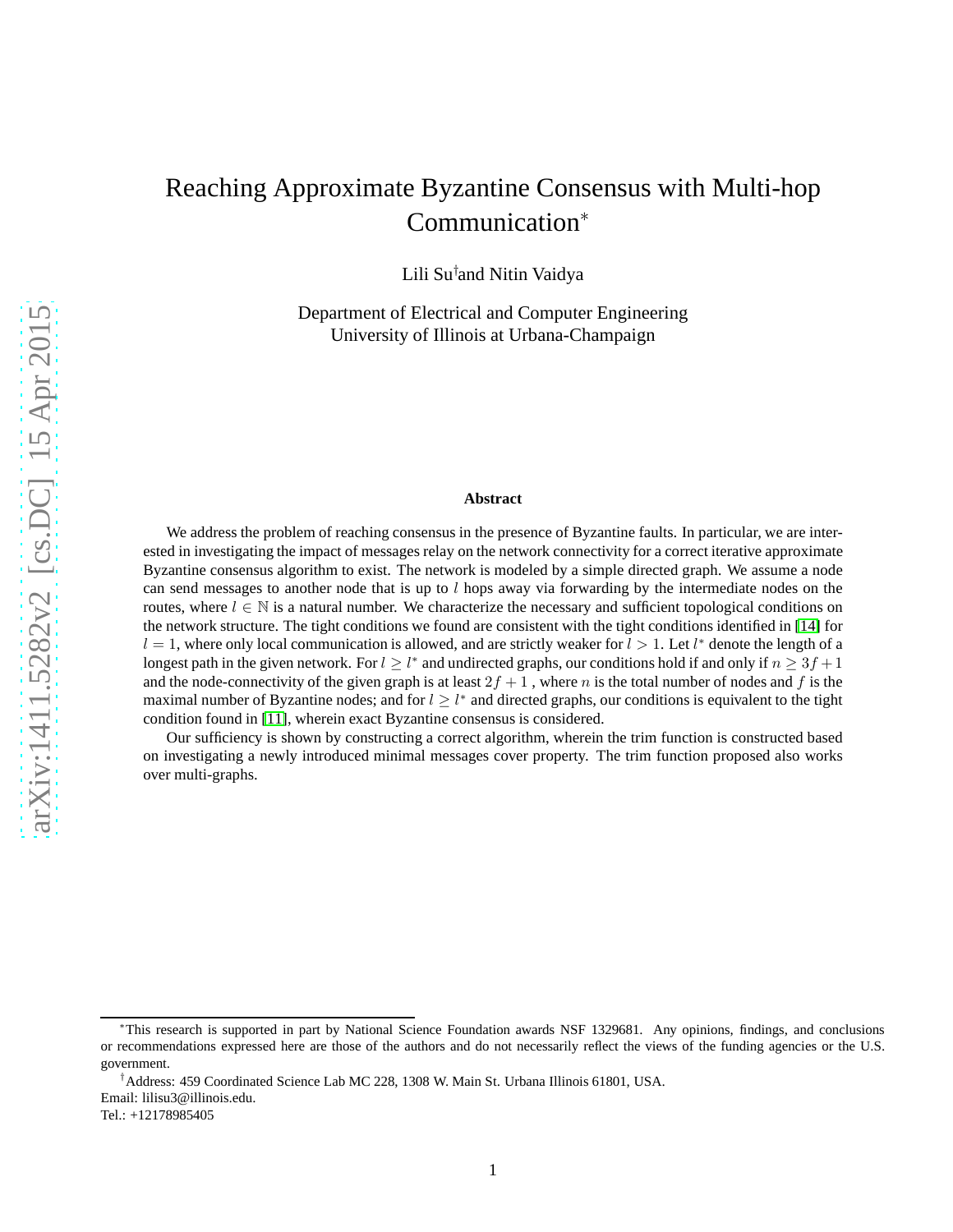## **1 Introduction**

Reaching consensus resiliently in the presence of Byzantine faults has been studied extensively in distributed computing [\[8,](#page-10-0) [10,](#page-10-1) [2,](#page-10-2) [5,](#page-10-3) [3\]](#page-10-4). Messages relay is the relaying of a message from its source toward its ultimate destination through intermediate nodes. We say a messages relay is bounded if each source node can only reliably/noislessly send messages to a destination node that is up to l hops away, where  $l \in \mathbb{N}$ , termed as relay depth. Our focus is on investigating the tradeoff between the relay depth  $l$  and the network connectivity for a correct iterative approximate Byzantine consensus algorithm to exist. Let  $l^*$  be the length of a longest path in the network. The two special cases,  $l \geq l^*$  and  $l = 1$ , respectively, have already been well studied.

Under the full forwarding model, i.e.,  $l \geq l^*$ , a node is able to reliably send messages to another node via every possible route in the network. Let n be the total number of nodes in the network, it has been shown that given  $f$ Byzantine nodes, if the network node-connectivity is at least  $2f + 1$  and  $n \geq 3f + 1$ , there exist algorithmic solutions for the fault-free nodes to reach consensus over all possible inputs. Conversely, if the network node-connectivity is strictly less than  $2f+1$  or  $n < 3f+1$ , then reaching consensus is not guaranteed [\[6\]](#page-10-5). Thus  $2f+1$  node-connectivity and  $n \geq 3f + 1$  are both necessary and sufficient. However, as a result of this communication assumption, the proposed algorithms require fault-free nodes to keep track of the *entire* network topology, leading to huge consumption of both memory resource and computation power. In contrast, iterative algorithms are typically characterized by local communication (among neighbors, or near-neighbors), simple computations performed repeatedly, and a small amount of state per node. The purely local communication model (i.e.,  $l = 1$ ), where a node can only send messages to its neighbors and no message forwarding is allowed, has also attracted extensive attention among researchers [\[4,](#page-10-6) [9,](#page-10-7) **?**, [14,](#page-11-0) [12,](#page-11-2) [13\]](#page-11-3). It has been shown that a correct iterative approximate Byzantine algorithm exists if and only if for any node partition  $L, C, R, F$  of a graph such that  $L \neq \emptyset$ ,  $R \neq \emptyset$  and  $|F| \leq f$ , either there exists a node  $i \in L$ such that  $|N_i^- \cap (R \cup C)| \ge f + 1$  or there exists a node  $i \in R$  such that  $|N_i^- \cap (L \cup C)| \ge f + 1$ , where  $N_i^-$  is the collection of incoming neighbors of node  $i$ .

Our main contribution is to provide a family of tight sufficient and necessary conditions on the network topology for a correct iterative consensus algorithm to exist. Our sufficiency is proved by constructing a new simple iterative algorithm, whose trim function is based on investigating a newly introduced minimal messages cover property. Our results bridge the existing aforementioned two streams of work, i.e., when  $l \geq l^*$  and  $l = 1$ , respectively, and fill the gap between these two models.

The rest of the paper is organized as follows. Section [2](#page-14-0) presents our models and the structure of iterative algorithms of interest. Our necessary condition is demonstrated in Section [3,](#page-23-0) whose sufficiency is proved constructively in Section [4.](#page-6-0) We shown in Section [5.1](#page-9-0) that our results are equivalent to the  $2f + 1$  node-connectivity and  $n \geq 3f + 1$ conditions for undirected graph when  $l \geq l^*$ . Section [6](#page-9-1) discusses possible relaxations of our fault model and concludes the paper.

### **2 Problem setup and structure of iterative algorithms**

**Communication model** The system is assumed to be *synchronous*. The communication network is modeled as a simple *directed* graph G. Define two functions  $V(\cdot)$  and  $\mathcal{E}(\cdot)$  over a graph G as follows:  $V(G) = \{1, \ldots, n\}$  returns the set of n nodes, where  $n \geq 2$ , and  $\mathcal{E}(G)$  returns the set of directed edges between nodes in  $\mathcal{V}(G)$ . Node i can send messages to node j if and only if there exists an i, j–path of length at most l in G, where  $l \in \mathbb{N}$  is a natural number. In addition, we assume each node can send messages to itself as well, i.e.,  $(i, i) \in \mathcal{E}(G)$  for all  $i \in \mathcal{V}(G)$ . For each node *i*, let  $N_i^{l-}$  be the set of nodes that can reach node *i* via at most *l* hops. Similarly, denote the set of nodes that are reachable from node i via at most l hops by  $N_i^{l+}$ . Due to the existence of self-loops,  $i \in N_i^{l-}$  and  $i \in N_i^{l+}$ . When  $l = 1$ , we write  $N_i^{1-}$  and  $N_i^{1+}$  as  $N_i^{-}$  and  $N_i^{+}$ , respectively, for simplicity. Note that node i may send a message to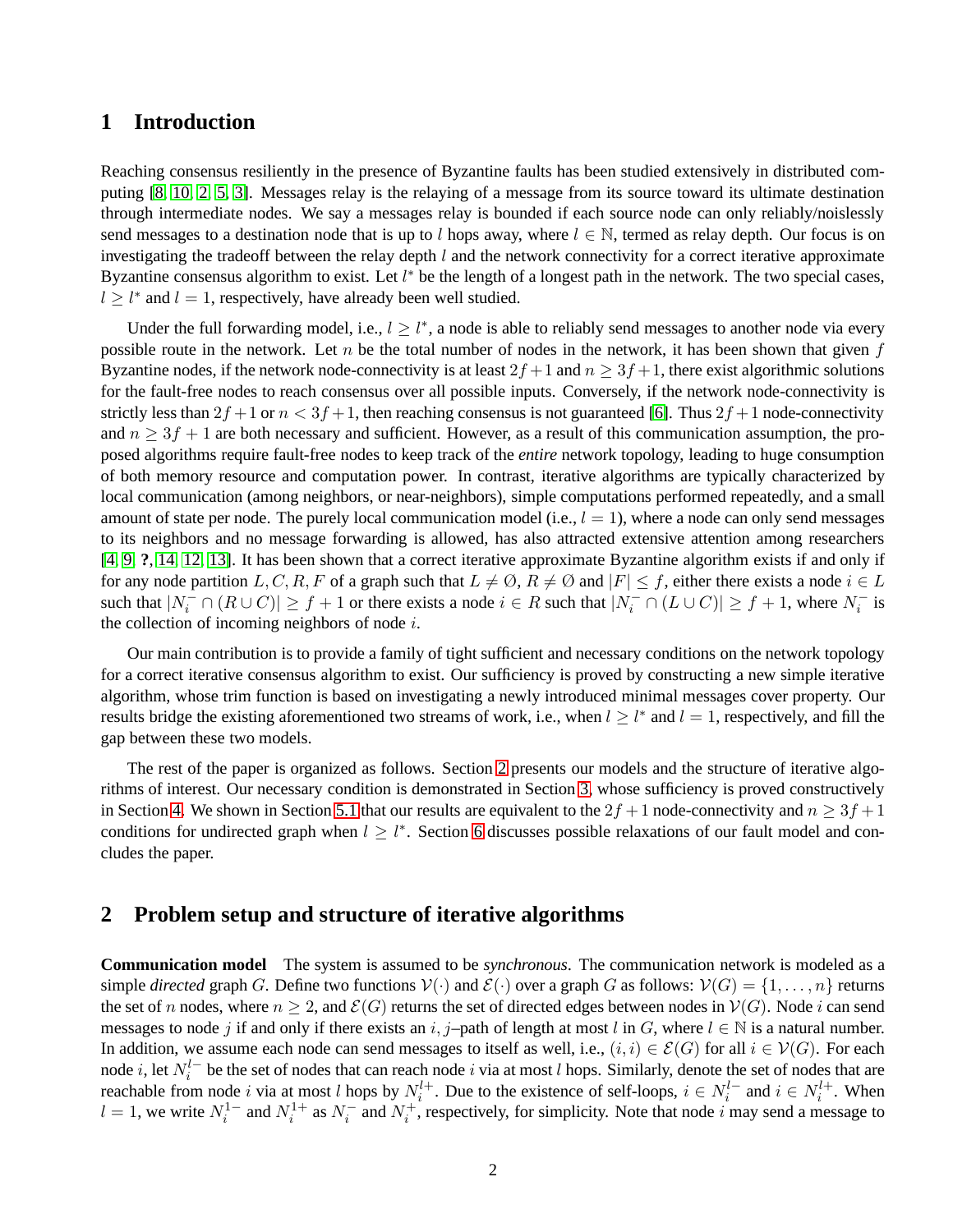node j via different  $i, j$ -paths. To capture this distinction in transmission routes, we represent a message as a tuple  $m = (w, P)$ , where  $w \in \mathbb{R}$  and P indicates the path via which message m should be transmitted. Four functions are defined over m. Let function value be value $(m) = w$  and let path be path $(m) = P$ , whose images are the first entry and the second entry, respectively, of message  $m$ . In addition, functions source and destination are defined by source(m) = i and destination(m) = j if P is an i, j-path, i.e., message m is sent from node i to node j.

**Fault model** Let  $\mathcal{F} \subseteq \mathcal{V}(G)$  be the collection of faulty nodes in the system. We consider the Byzantine fault model with up to f nodes becoming faulty, i.e.,  $|\mathcal{F}| \leq f$ . A faulty node may *misbehave* arbitrarily. Possible misbehavior includes sending incorrect and mismatching (or inconsistent) messages to different neighbors. In addition, a faulty node  $k \in \mathcal{F}$  may tamper message m if it is in the transmission path, i.e.,  $k \in \mathcal{V}(\text{path}(m))^1$  $k \in \mathcal{V}(\text{path}(m))^1$ . However, faulty nodes are only able to tamper value $(m)$ , leaving path $(m)$  unchanged. This assumption is placed for ease of exposition, later in Section [6](#page-9-1) we relax this assumption by considering the possibilities that faulty nodes may also tamper messages paths or even fake and transmit non-existing messages. Faulty nodes are also assumed to have complete knowledge of the execution of the algorithm, including the states of all nodes, contents of messages the other nodes send to each other, and the algorithm specification, so that they may potentially collaborate with each other adaptively.

<span id="page-2-1"></span>**Iterative approximate Byzantine consensus (IABC) algorithms** The iterative algorithms considered in this paper should have the following structure: Each node i maintains state  $v_i$ , with  $v_i[t]$  denoting the state of node i at the *end* of the *t*-th iteration of the algorithm. Initial state of node i,  $v_i[0]$ , is equal to the initial *input* provided to node i. At the *start* of the *t*-th iteration ( $t > 0$ ), the state of node i is  $v_i[t-1]$ . The IABC algorithms of interest will require each node i to perform the following three steps in iteration t, where  $t > 0$ . Note that the faulty nodes may deviate from this specification.

- 1. *Transmit step*: Transmit messages of the form  $(v_i[t-1], \cdot)$  to nodes in  $N_i^{l+}$ , i.e., the nodes that are reachable from node i via at most l hops. If node i is an intermediate node on the route of some message, then node i forwards that message as instructed by the message path.
- 2. *Receive step*: Receive messages from  $N_i^{l-}$ , i.e., the nodes that can reach node i via at most l hops. Denote by  $\mathcal{M}_i[t]$  the set of messages that node i received at iteration t.
- 3. Update step: Node i updates its state using a transition function  $Z_i$ , where  $Z_i$  is a part of the specification of the algorithm, and takes as input the set  $\mathcal{M}_i[t]$ .

$$
v_i[t] = Z_i(\mathcal{M}_i[t]). \tag{1}
$$

Note that at the t–th iteration, between step two and step three, by sending message to itself node i is able to memorize its state in the immediate preceding iteration, i.e,.  $v_i[t-1]$ . However, at the end of update step, except for its updated state  $v_i[t]$ , no other information collected in current iteration or any of the previous iteration will be kept by node i. In step three, in general,  $Z_i$  is some trim function over the received messages collection  $\mathcal{M}_i[t]$ . The trimming strategy may depends on message values, message routes, or both. In addition, different nodes are allowed to have different trimming strategies.

Let  $U[t]$  be the largest state among the fault-free nodes at the end of the  $t$ -th iteration, i.e.,  $U[t] = \max_{i \in \mathcal{V}-\mathcal{F}} v_i[t].$ Since the initial state of each node is equal to its input,  $U[0]$  is equal to the maximum value of the initial input at

<sup>&</sup>lt;sup>1</sup>Recall that  $V(\cdot)$  is the vertex set of a given graph and  $V(\text{path}(m))$  denotes the collection of vertices along the route of message m, including the source and the

<span id="page-2-0"></span>destination.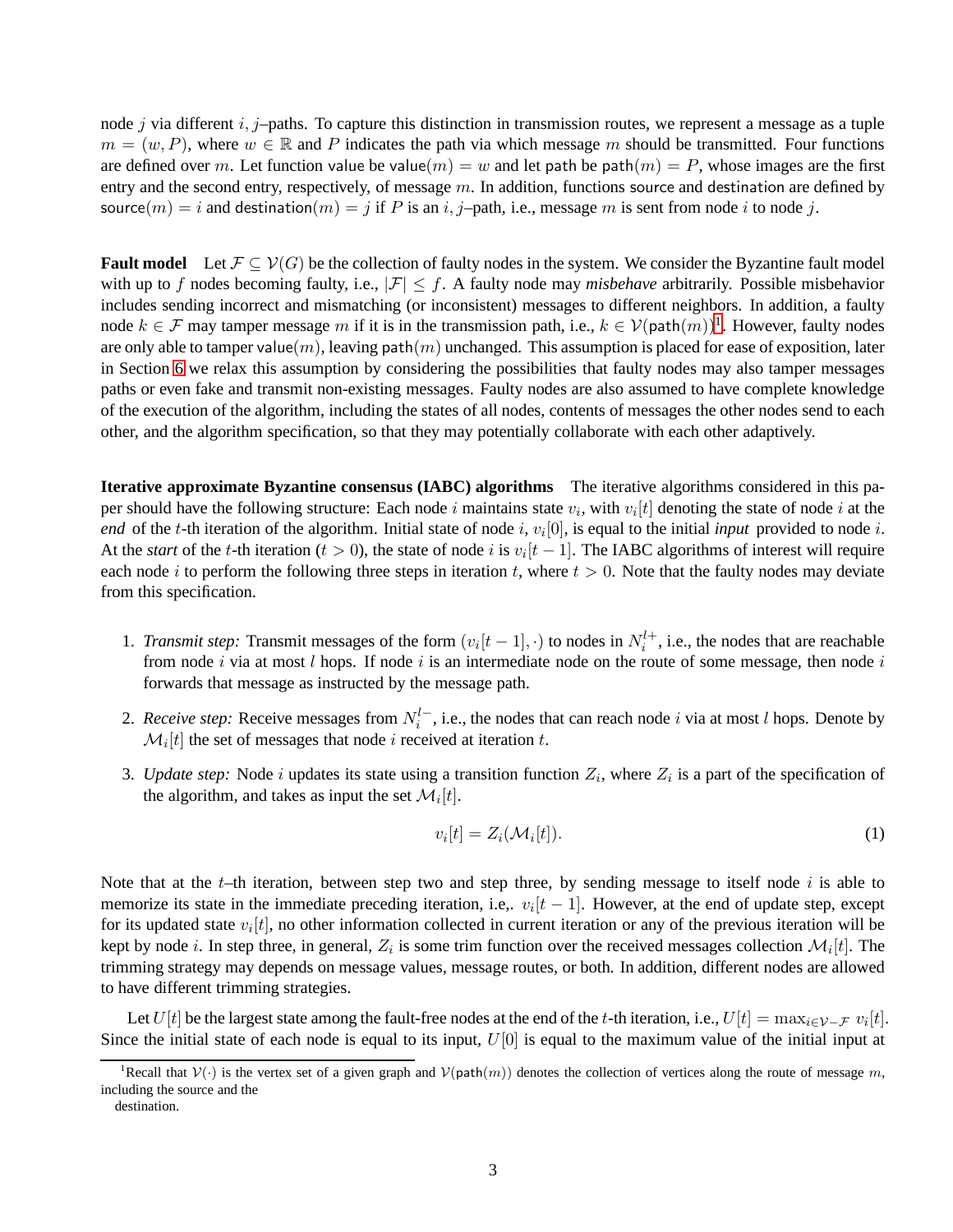the fault-free nodes. Similarly, we define  $\mu[t]$  to be the smallest state at the t–th iteration and  $\mu[0]$  to be the smallest initial input. For an IABC algorithm to be correct, the following two conditions must be satisfied:

- *Validity:*  $\forall$   $t > 0$ ,  $\mu[t] \ge \mu[0]$  and  $U[t] \le U[0]$
- *Convergence:*  $\lim_{t\to\infty} U[t] \mu[t] = 0$

Our focus is to identify the necessary and sufficient conditions for the existence of a *correct* IABC algorithm (i.e., an algorithm satisfying the above validity and convergence conditions) for a given  $G$  and a given  $l$ .

### **3 Necessary Conditions**

For a correct IABC algorithm to exist, the underlying network G must satisfy the conditions presented in this section. A couple of definitions are needed before we are able to formally state our necessary conditions.

**Definition 3.1.** Let W be a set of vertices in G and x be a vertex in G such that  $x \notin W$ . A  $W$ , x–path is a path from *some vertex*  $w \in W$  *to vertex* x. A set S of vertices such that  $x \notin S$  is a  $W$ , x–vertex cut if every  $W$ , x–path contains *a* vertex in S. The minimum size of a W, x–vertex cut is called the W, x–connectivity and is denoted by  $\kappa(W, x)$ . *Similarly, a set*  $S_l$  *of vertices is an l*–restricted vertex cut *if the deletion of*  $S_l$  *destroys all*  $W$ , x–paths *of length at most l.* Let  $\kappa_l(W, x)$  *be the minimum size of such restricted vertex cut in G.* 

The first part of the above definition is the classical definition of node connectivity in graph theory. However, this definition is a global notion. In our communication model, we implicitly assume that each fault-free node only knows the local network topology up to its  $l$ –th neighborhood. We adapt node connectivity to our model by restricting the length of the paths under consideration. Note that  $\kappa_l(W, x) = \kappa(W, x)$  for all  $l \geq l^*$ , and that a 1–restricted vertex cut of  $(W, x)$  is the number of node x's incoming neighbors in W, i.e.,  $\kappa_1(W, x) = |W \cap N_x^-|$ .

**Definition 3.2.** For non-empty disjoint sets of nodes A and B in G, we say  $A \Rightarrow_l B$  if and only if there exists a node  $i \in B$  *such that*  $\kappa_l(A, i) \geq f + 1$ ;  $A \neq_l B$  *otherwise.* 

Let  $F \subseteq V(G)$  be a set of vertices in G, denote the induced subgraph<sup>[2](#page-3-0)</sup> of G induced by vertex set  $V(G) - F$ by  $G_F$ . We describe the necessary and sufficient condition below, whose necessity is proved in Theorem [3.1](#page-24-0) and sufficiency is shown constructively in Section [4.](#page-6-0) For ease of future reference, we termed the condition as *Condition NC*.

**Condition NC**: For any node partition L, C, R, F of G such that  $L \neq \emptyset$ ,  $R \neq \emptyset$  and  $|F| \leq f$ , in the induced subgraph  $G_F$ , at least one of the two conditions below must be true: (i)  $R \cup C \Rightarrow_l L$ ; (ii)  $L \cup C \Rightarrow_l R$ .

Intuitively, Condition NC requires that either the set of nodes in  $R \cup C$  are able to collectively influence the state of a node in L or vice versa. Note that when  $l = 1$ , Condition NC becomes

*"* For any node partition  $L, C, R, F$  of G such that  $L \neq \emptyset, R \neq \emptyset$  and  $|F| \leq f$ , in the induced subgraph  $G_F$ , at least one of the two conditions below must be true: (i) there exists a node  $i \in L$  such that  $|(R\cup C)\cap N_i^-\geq f+1;$ *(ii)* there exists a node  $j \in R$  such that  $|(L \cup C) \cap N_j^ \vert \geq f + 1$ .", which is shown to be both necessary and sufficient without message relay in [\[14\]](#page-11-0).

**Theorem 3.1.** *Suppose that a correct IABC algorithm exists for* G*. Then* G *satisfies Condition NC.*

<span id="page-3-0"></span><sup>&</sup>lt;sup>2</sup>An induced subgraph of G, induced by vertex set  $S \subseteq V(G)$ , is the subgraph H with vertex set S such that  $\mathcal{E}(H) = \{(u, v) \in$  $\mathcal{E}(G)$ :  $u, v \in S$ . Recall that  $\mathcal{V}(\cdot)$  and  $\mathcal{E}(\cdot)$  are the vertex set and edge set, respectively, of a given graph.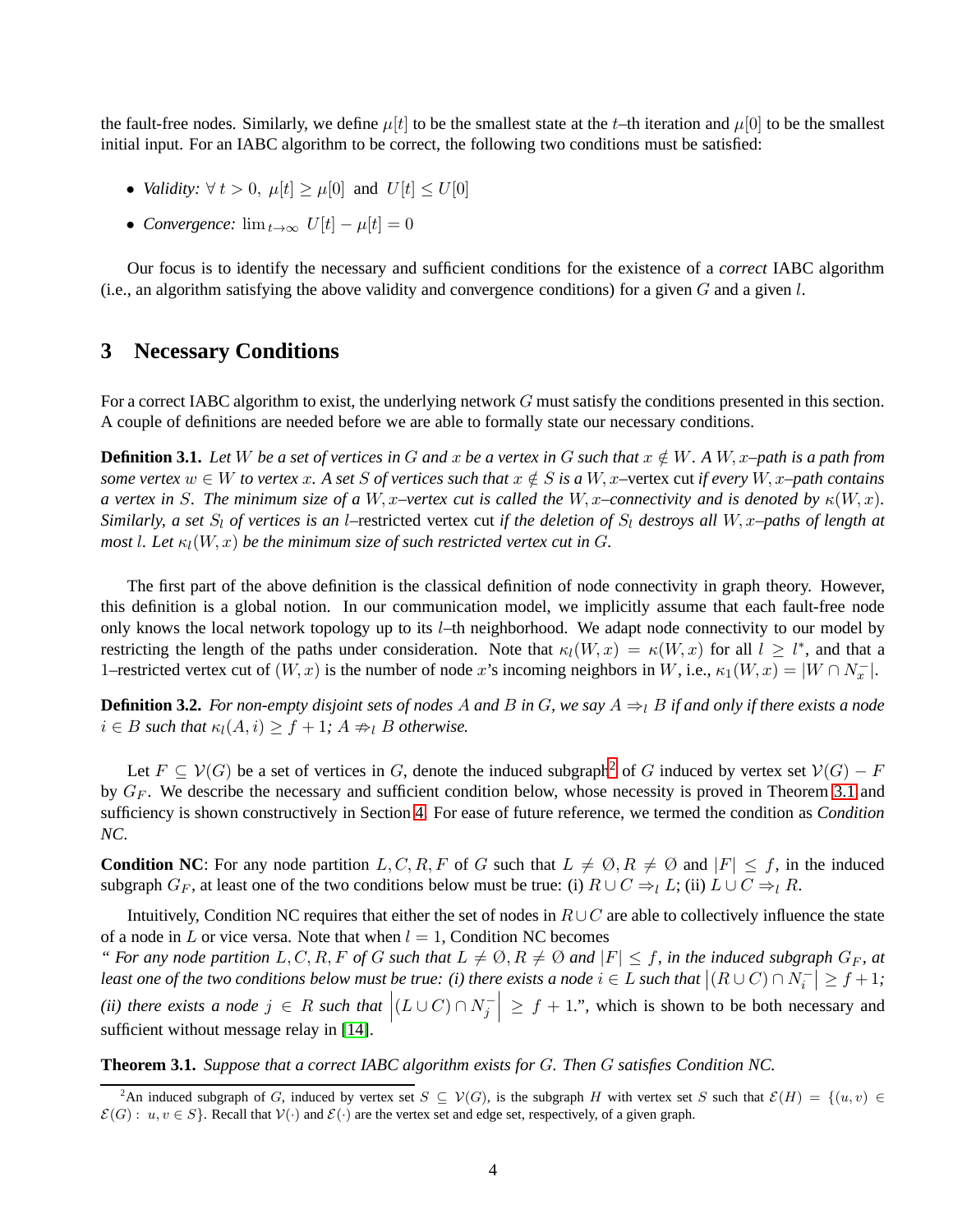

<span id="page-4-0"></span>Figure 1: In this system, there are five processors  $p_1, p_2, p_3, p_4$  and  $p_5$ ; all communication links are bi-directional; and at most one processor can be adversarial, i.e.,  $f = 1$ .



<span id="page-4-1"></span>Figure 2: In this system, there are *n* processors  $p_1, \ldots, p_n$ ; all communication links are bi-directional; and at most one processor can be adversarial, i.e.,  $f = 1$ . Nodes  $p_2, \ldots, p_n$  form a cycle of length  $n - 1$  and these nodes are all connected to node  $p_1$ .

We prove this theorem in Appendix [A.](#page-12-0) Our proof shares the same proof structure of Theorem 1 in [\[14\]](#page-11-0). The basic idea is as follows: Suppose there exists a correct IABC algorithm, then we are able to find a node partition satisfying the conditions as listed in Condition NC, such that under some Byzantine layout, and for some specific initial inputs, convergence condition will be violated.

The above necessary condition is in general stronger than the necessary condition derived under single-hop message transmission model (i.e.,  $l = 1$ ) [\[14\]](#page-11-0). Consider the system depicted in Fig. [1.](#page-4-0) The topology of this system does not satisfy the necessary condition derived in [\[14\]](#page-11-0). Since in the node partition  $L = \{p_1, p_4\}, R = \{p_2, p_3\}, C =$ Ø and  $F = \{p_5\}$ , neither  $L \cup C \Rightarrow_l R$  nor  $R \cup C \Rightarrow_l L$  holds for  $l = 1$ . However, via enumeration it can be seen that the above graph (depicted in Fig. [1\)](#page-4-0) satisfies Condition NC when  $l \geq 2$ . Nevertheless, increasing relay depth does not always admit more graph structures. For instance, for  $n = 4$ ,  $f = 1$  and any l, the only graph that satisfy Condition NC is the complete graph.

It follows from the definition of Condition NC that if a graph G satisfies Condition NC for  $l \in \{1, \ldots, n-1\}$ , then G also satisfies Condition NC for all  $l' \geq l$ . Let  $l_0$  be the smallest integer for which G satisfies Condition NC, where  $l_0 = n$  by convention if G does not satisfy Condition NC for any  $l \in \{1, ..., n-1\}$ . We observe that in general given a graph  $G$ , the diameter of  $G$  can be arbitrarily smaller than  $l_0$ . For instance, the diameter of the graph depicted in Fig. [2](#page-4-1) is two. However, for the depicted graph,  $l_0 = \frac{n+1}{4}$  when  $\frac{n-1}{2}$  is odd. So  $l_0$  is much larger than two for large *n*.

Similar to  $[14]$ , as stated in our next corollary, our Condition NC for general l also implies a lower bound on both the graph size n and the incoming degree of each node. Moreover, this lower bound is independent of  $l$ .

<span id="page-4-2"></span>**Corollary 3.2.** *If* G satisfies Condition NC, then n must be at least  $3f + 1$ , and each node must have at least  $2f + 1$ *incoming neighbors other than itself, i.e.,*  $|N_i^- - \{i\}| \geq 2f + 1$ *.*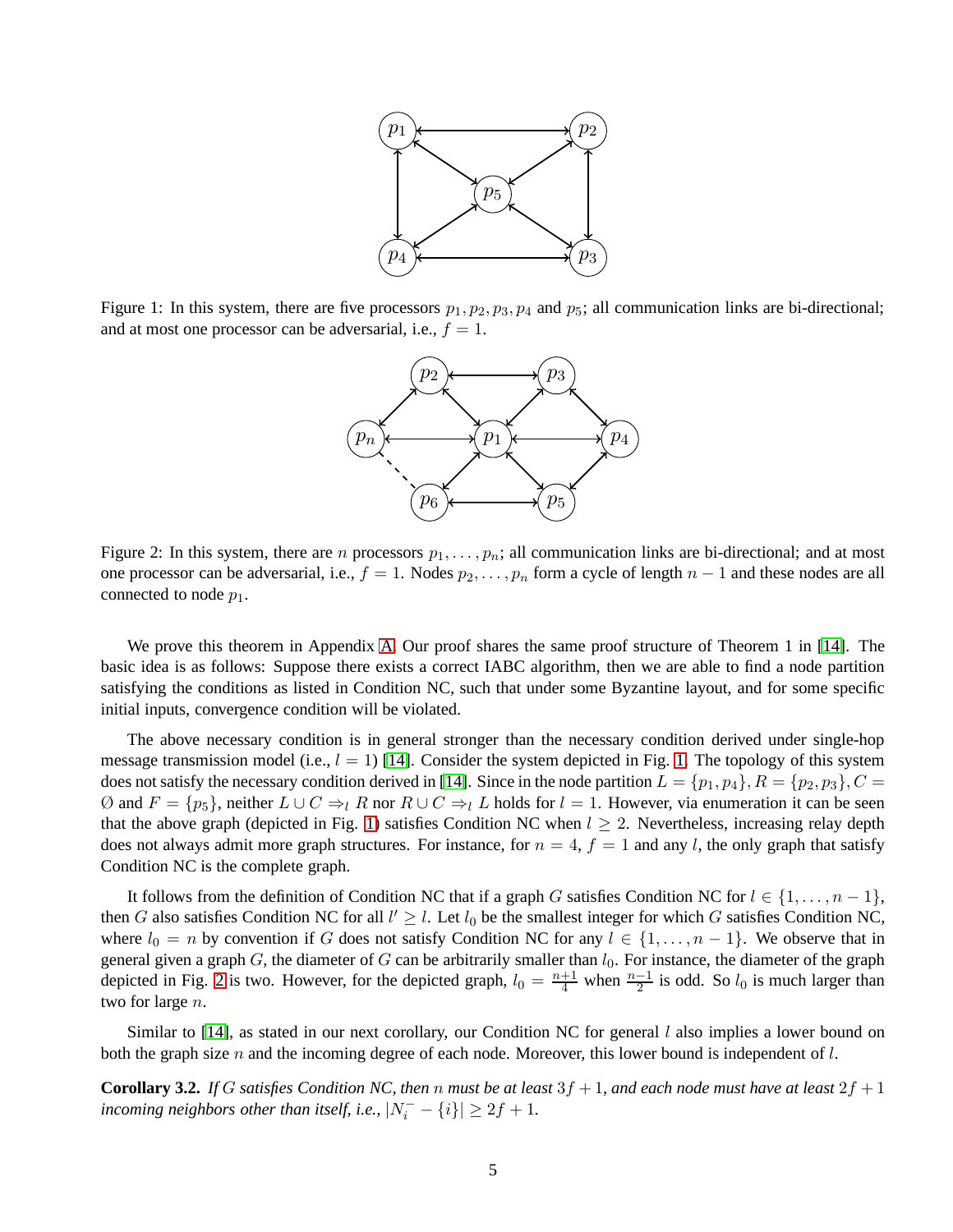The proof of Corollary [3.2](#page-4-2) can be found in Appendix [A.1.](#page-13-0) Note that Corollary [3.2](#page-4-2) also characterizes a lower bound on the density of G, that is  $|\mathcal{E}(G)| \ge n(2f+2)$ , including self-loops, which is independent of the relay depth l as well. Proposition [3.3](#page-5-0) says that for  $f = 1$ , communication over multi-hop does not imply the existence of a sparser graph for which Condition NC holds than that with communication over single-hop. For  $f > 1$  whether there exists a graph satisfying Condition NC with  $N_i^- = 2f + 2$  and  $(2f + 2)n$  edges or not for any l is still open.

<span id="page-5-0"></span>**Proposition 3.3.** For  $f = 1$  and  $l_0 = 1$ , there exists a graph G for any  $n \geq 3f + 1 = 4$  such that (i)  $|N_i^-| = 4$  for *all*  $i \in V(G)$ *; and (ii)*  $|\mathcal{E}(G)| = 4n$ *.* 

#### **3.1 Equivalent Characterization of Condition NC**

Informally speaking, Condition NC describes the information propagation property in terms of four sets partitions. In this subsection, an equivalent condition of Condition NC is proposed, which is based on characterizing the structure of the special subgraphs, termed as reduced graph, of the power graph  $G<sup>l</sup>$ . The new condition suggests that all fault-free nodes will be influence by a collection of common fault-free nodes.

**Definition 3.3. Meta-graph of SCCs:** Let  $K_1, K_2, \ldots, K_k$  be the strongly connected components (i.e., SCCs) of G*. The graph of SCCs, denoted by* GSCC*, is defined by*

*(i) Nodes are*  $K_1, K_2, \ldots, K_k$ *; and* 

(*ii*) there is an edge  $(K_i, K_j)$  if there is some  $u \in K_i$  and  $v \in K_j$  such that  $(u, v)$  is an edge in G.

*Strongly connected component*  $K_h$  *is said to be a source component if the corresponding node in*  $G^{SCC}$  *is not reachable from any other node in*  $G^{SCC}$ .

It is known that the  $G^{SCC}$  is a directed acyclic graph (i.e., DAG) [?], which contains no directed cycles. It can be easily checked that due to the absence of directed cycles and finiteness, there exists one node in  $G^{SCC}$  that is not reachable from any other node. That is, a graph G has at least one source component.

**Definition 3.4.** *The* l*–th power of a graph* G*, denoted by* G<sup>l</sup> *, is a graph with the same set of vertices as* G *and a directed edge between two vertices* u, v *if and only if there is a path of length* l *from* u *to* v *in* G*.*

A path of length one between vertices u and v in G exists if  $(u, v)$  is an edge in G. And a path of length two between vertices u and v in G exists for every vertex w such that  $(u, w)$  and  $(w, v)$  are edges in G. Then for a given graph G with self-loop at each node, the  $(u, v)^{th}$  element in the square of the adjacency matrix of G counts the number of paths of length at most two in G. Similarly, the  $(u, v)^{th}$  element in the *l*-th power of the adjacency matrix of G gives the number of paths of length at most l between vertices u and v in G. The power graph  $G^l$  is a multigraph<sup>[3](#page-5-1)</sup> and there is a one-to-one correspondence between an edge  $e$  in  $G^l$  and a path of length at most  $l$  in  $G$ . Let e be an edge in  $G^l$ , and let  $P(e)$  be the corresponding path in G, we say an edge e in  $G^l$  is covered by node set S, if  $V(P(e)) \cap S \neq \emptyset$ , i.e., path  $P(e)$  passes through a node in S.

<span id="page-5-2"></span>**Definition 3.5** (Reduced Graph). *For a given graph* G and  $F \subseteq V(G)$ , let  $E = \{e \in \mathcal{E}(G^l) : V(P(e)) \cap F \neq \emptyset\}$ *be the set of edges in*  $G^l$  *that are covered by node set*  $F.$  *For each node*  $i\in\mathcal{V}(G)-F.$  *choose*  $C_i\subseteq N_i^{l-}-\{i\}$  *such that*  $|C_i| \leq f$ *. Let* 

 $E_i = \{e \in \mathcal{E}(G^l) : e \text{ is an incoming edge of node } i \text{ in } G^l \text{ and } \mathcal{V}(P(e)) \cap C_i \neq \emptyset\}$ 

be the set of incoming edges of node i in  $G^l$  that are covered by node set  $C_i$ . A reduced graph of  $G^l$ , denoted by  $G^l{}_F$ , is a subgraph of  $G^l$  whose node set and edge set are defined by (i)  $\mathcal{V}(G_F^l)=\mathcal{V}(G)-F;$  and (ii)  $\mathcal{E}(G_F^l)=$  $\mathcal{E}(G^{l}) - E - \cup_{i \in \mathcal{V}(G)-F} E_i$ , respectively.

<span id="page-5-1"></span> $3A$  multigraph (or pseudograph) is a graph which is permitted to have multiple edges between each vertex pair, that is, edges that have the same end nodes. Thus two vertices may be connected by more than one edge.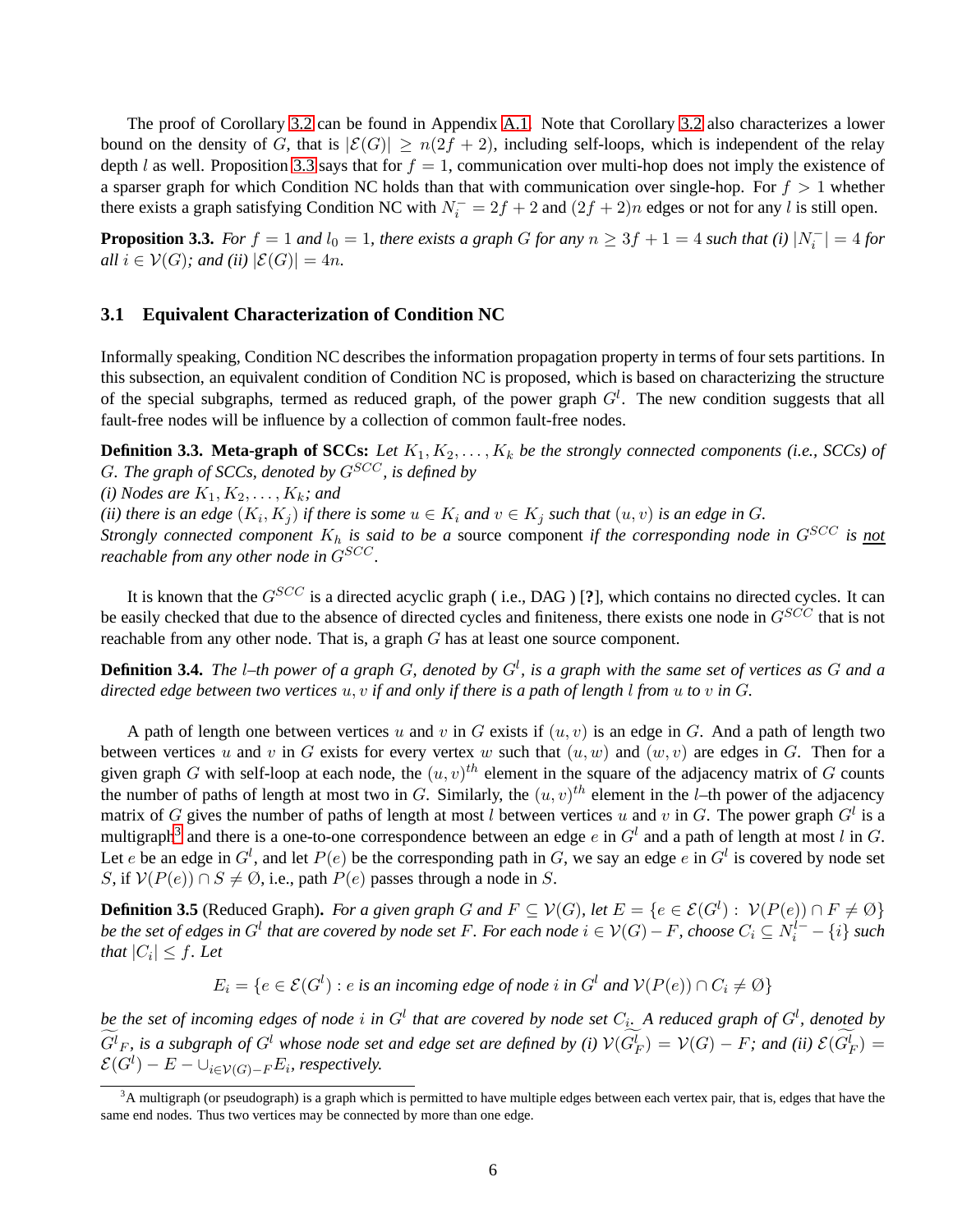Note that for a given  $G$  and a given  $F$ , multiple reduced graphs may exist. Let us define set  $R_F$  to be the collection of all reduced graph of  $G<sup>l</sup>$  for a given F, i.e.,

$$
R_F = \{G^l_F : G^l_F \text{ is a reduced graph of } G^l\}. \tag{2}
$$

Since  $G_F^l$ , the *l*-th power of the induced subgraph  $G_F$ , itself is a reduced graph of  $G^l$ , where we choose  $C_i = \emptyset$ for each  $i \in V(G) - F$ , thus  $R_F$  is nonempty. In addition,  $|R_F|$  is finite since the graph G is finite,

<span id="page-6-1"></span>**Theorem 3.4.** Graph G satisfies Condition NC if and only if every reduced graph  $G^l_F$  obtained as per Definition *[3.5](#page-5-2) must contain exactly one* source component*.*

### <span id="page-6-0"></span>**4 Sufficiency: Algorithm 1**

As aforementioned, for each node i, the collection of received messages  $\mathcal{M}_i[t]$  may contains bogus messages and/or tampered messages due to the existence of Byzantine nodes, thus  $Z_i(\cdot)$  is in general a trimming function. In this section we propose an algorithm, termed Algorithm 1, using a novel update/trimming strategy and show its correctness. First we introduce the definition of message cover that will be used frequently in this section.

**Definition 4.1.** *For a communication graph* G*, let* M *be a set of messages, and let* P(M) *be the set of paths corresponding to all the messages in* M, i.e.,  $\mathcal{P}(\mathcal{M}) = \{\text{path}(m)|m \in \mathcal{M}\}\$ . A message cover of M is a set of *nodes*  $\mathcal{T}(\mathcal{M}) \subseteq \mathcal{V}(G)$ *, such that for each path*  $P \in \mathcal{P}$ *, we have*  $\mathcal{V}(P) \cap \mathcal{T}(\mathcal{M}) \neq \emptyset$ *. In particular, a minimum message cover is defined by*

$$
\mathcal{T}^*(\mathcal{M}) \in \underset{\mathcal{T}(\mathcal{M}) \subseteq \mathcal{V}(G): \mathcal{T}(\mathcal{M}) \text{ is a cover of } \mathcal{M}}{\operatorname{argmin}} |\mathcal{T}(\mathcal{M})|.
$$

*Conversely, given a set of messages*  $M_0$  *and a set of nodes*  $\mathcal{T} \subseteq \mathcal{V}(G)$ *, a maximal set of messages*  $M \subseteq M_0$ *that are covered by*  $\mathcal T$  *is defined by,* 

$$
\mathcal{M}^* \in \operatorname*{argmax}_{\mathcal{M} \subseteq \mathcal{M}_0: \ \mathcal{T} \ \text{is a cover of} \ \mathcal{M}} |\mathcal{M}|.
$$

We further need the following two definitions before we are able to proceed to the description of our algorithm. Recall that  $\mathcal{M}_i[t]$  is the collection of messages received by node i at iteration t. Let  $\mathcal{M}'_i[t] = \mathcal{M}_i[t] - \{(v_i[t] - \mathcal{M}_i[t] \mid \mathcal{M}_i[t] = \mathcal{M}_i[t] \mid \mathcal{M}_i[t] = \mathcal{M}_i[t] \}$ 1,  $(i, i)$ }. Sort messages in  $\mathcal{M}'_i[t]$  in an increasing order, according to their message values, i.e., value $(m)$  for  $m \in \mathcal{M}'_i[t]$ . Let  $\mathcal{M}_i[t] \subseteq \mathcal{M}'_i[t]$  such that (i) for all  $m \in \mathcal{M}'_i[t] - \mathcal{M}_{is}[t]$  and  $m' \in \mathcal{M}_{is}[t]$  we have value $(m) \ge$ value $(m')$ ; and (ii) the cardinality of a minimum cover of  $\mathcal{M}_{is}[t]$  is exactly f, i.e.,  $|\mathcal{T}^*(\mathcal{M}_{is}[t])| = f$ . Similarly, we define  $\mathcal{M}_{il}[t]\subseteq \mathcal{M}'_i[t]$  as follows: (i) for all  $m\in \mathcal{M}'_i[t]-\mathcal{M}_{il}[t]$  and  $m''\in \mathcal{M}_{il}[t]$  we have value $(m)\leq$  value $(m'');$ and (ii) the cardinality of a minimum cover of  $\mathcal{M}_{il}[t]$  is exactly f, i.e.,  $|\mathcal{T}^*(\mathcal{M}_{il}[t])| = f$ . In addition, define  $\mathcal{M}_i^*[t] = \mathcal{M}_i'[t] - \mathcal{M}_{is}[t] - \mathcal{M}_{il}[t].$ 

<span id="page-6-2"></span>**Theorem 4.1.** Suppose that graph G satisfies Condition NC, then the sets of messages  $\mathcal{M}_{is}[t]$ ,  $\mathcal{M}_{il}[t]$  are well*defined and*  $\mathcal{M}_{i}^{*}[t]$  *is nonempty.* 

This theorem is proved by construction, i.e., an algorithm is constructed to find the sets  $\mathcal{M}_{is}[t], \mathcal{M}_{il}[t]$  for a given  $\mathcal{M}'_i$ . Details of the algorithm and its correctness proof can be found in Appendix [B.1.](#page-14-1) With this trimming strategy at hand, we will prove that there exists an IABC algorithm – particularly *Algorithm 1* below – that satisfies the *validity* and *convergence* conditions provided that the graph G satisfies Condition NC. This implies that Condition NC is also sufficient. *Algorithm 1* has the three-step structure described in Section [2.](#page-2-1)

**Algorithm 1**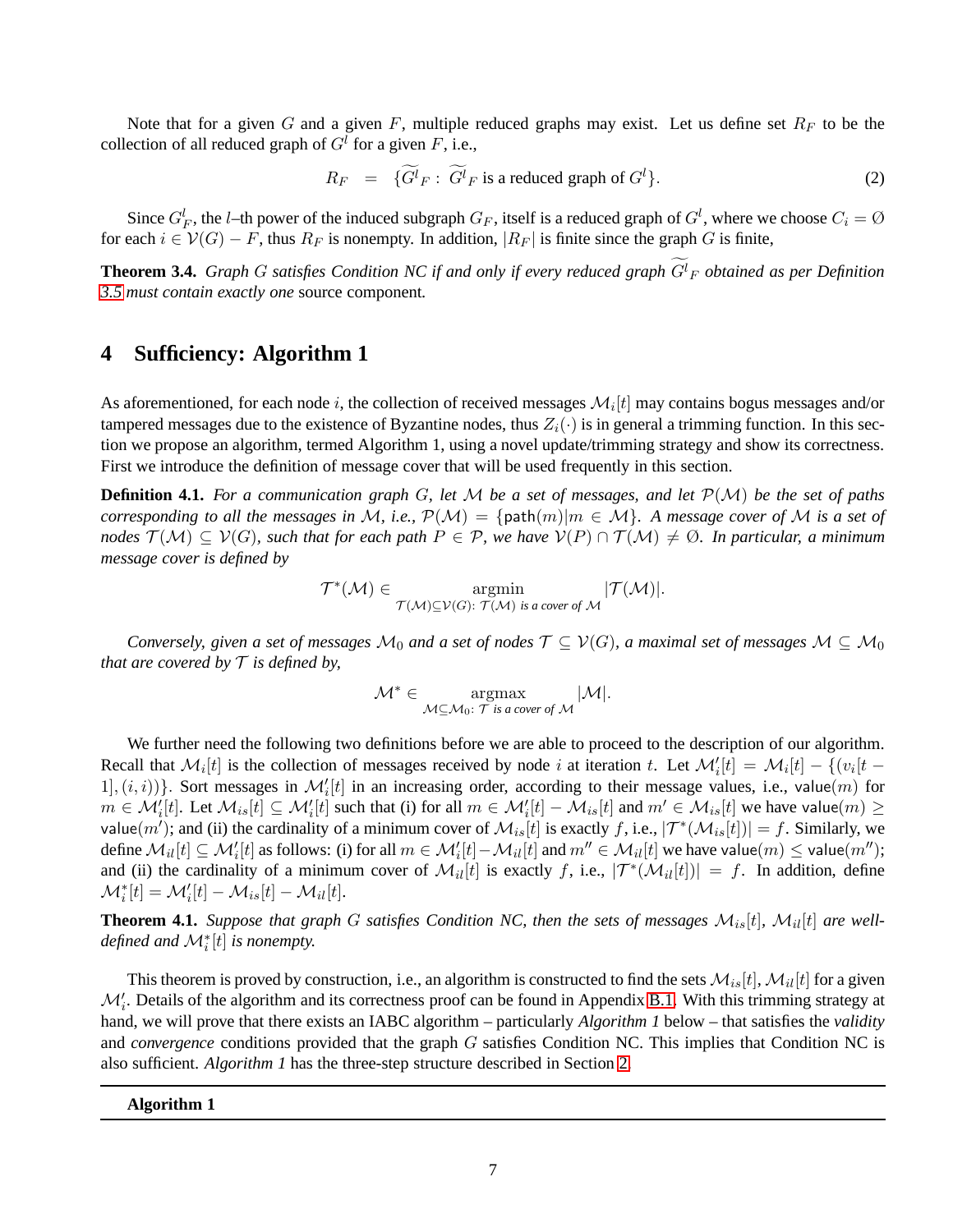- 1. *Transmit step*: Transmit messages of the form  $(v_i[t-1], \cdot)$  to nodes in  $N_i^{l+}$ . If node *i* is an intermediate node of some message, then node  $i$  forwards that message as instructed by the message path. When node  $i$  expects to receive a message from a path but does not receive the message, the message value is assumed to be equal to some default message.
- 2. *Receive step:* Receive messages from  $N_i^{l-}$ .
- 3. *Update step:*

Define

<span id="page-7-0"></span>
$$
v_i[t] = Z_i(\mathcal{M}_i[t]) = a_i v_i[t-1] + \sum_{m \in \mathcal{M}_i^*[t]} a_i w_m.
$$
 (3)

where  $w_m = \text{value}(m)$  and  $a_i = \frac{1}{|\mathcal{M}_i^*[t]|+1}$ .

Recall  $\mathcal{M}_i^*[t] = \mathcal{M}_i'[t] - \mathcal{M}_{is}[t] - \mathcal{M}_{il}[t]$ . The "weight" of each term on the right-hand side of [\(3\)](#page-7-0) is  $a_i$ , where  $0 < a_i \leq 1$ , and these weights add to 1. For future reference, let us define  $\alpha$ , which is used in Theorem [4.2,](#page-8-0) as:

<span id="page-7-1"></span>
$$
\alpha = \min_{i \in \mathcal{V} - \mathcal{F}} a_i. \tag{4}
$$

In *Algorithm 1*, each fault-free node *i*'s state,  $v_i[t]$ , is updated as a convex combination of all the *messages values* collected by node i at round t. In particular, for each message  $m \in \mathcal{M}'[t]$ , its coefficient is  $a_i$  if the message is in  $\mathcal{M}_{i}^{*}[t]$  or the message is sent via self-loop of node i; otherwise, the coefficient of m is zero. The update step in *Algorithm 1* is a generalization of the update steps proposed in [\[12,](#page-11-2) [16\]](#page-11-4), where the update summation is over all the incoming neighbors of node i instead of over message routes. In [\[12,](#page-11-2) [16\]](#page-11-4), only single-hop communication is allowed, i.e.,  $l = 1$ , and the fault-free node i can receive only one message from its incoming neighbor. With multi-hop communication, fault-free node can possibly receive messages from a node via multiple routes. Our trim functions in *Algorithm 1* take the possible multi-route messages into account. In fact, *Algorithm 1* also works with multi-graphs.

### **4.1 Matrix Representation of Algorithm 1**

With our trimming function, the iterative update of the state of a fault-free node  $i$  admits a nice matrix representation of states evolution of fault-free nodes. We use boldface upper case letters to denote matrices, rows of matrices, and their entries. For instance, A denotes a matrix,  $A_i$  denotes the *i*-th row of matrix A, and  $A_{ij}$  denotes the element at the intersection of the *i*-th row and the *j*-th column of matrix  $A$ . Some useful concepts and theorems are reviewed briefly in Appendix [B.2.](#page-15-0)

**Definition 4.2.** *A vector is said to be* stochastic *if all the entries of the vector are* non-negative*, and the entries add up to 1. A matrix is said to be row stochastic if each row of the matrix is a stochastic vector.*

Recall that F is the set of faulty nodes and  $|\mathcal{F}| = \phi$ . Without loss of generality, suppose that nodes 1 through  $(n - \phi)$  are fault-free, and if  $\phi > 0$ , nodes  $(n - \phi + 1)$  through n are faulty. Denote by  $\mathbf{v}[0] \in \mathbb{R}^{n - \phi}$  the column vector consisting of the initial states of all the *fault-free* nodes. Denote by  $v[t]$ , where  $t \geq 1$ , the column vector consisting of the states of all the *fault-free* nodes at the end of the t-th iteration,  $t \geq 1$ , where the *i*-th element of vector  $\mathbf{v}[t]$  is state  $v_i[t]$ .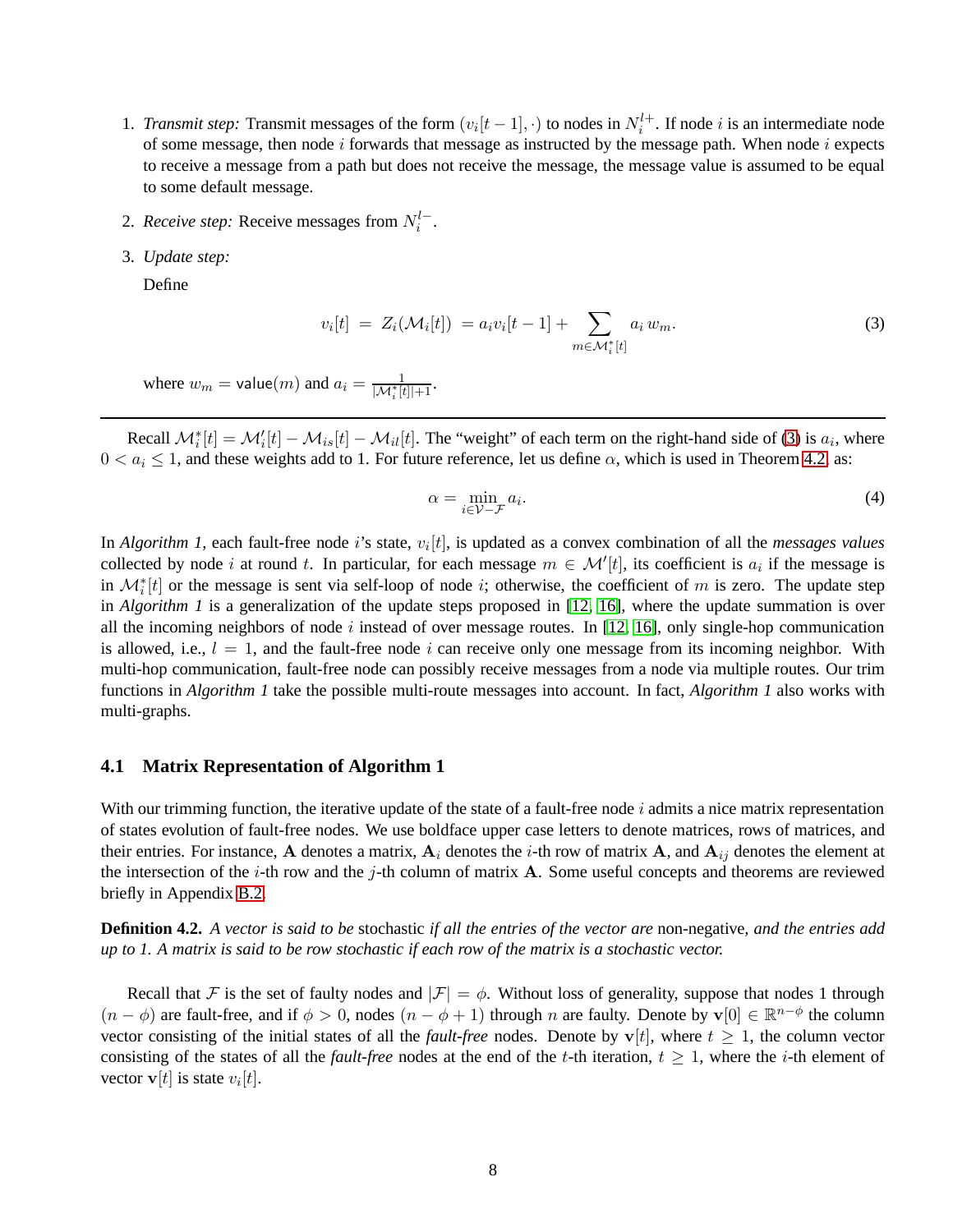<span id="page-8-0"></span>**Theorem 4.2.** We can express the iterative update of the state of a fault-free node i  $(1 \le i \le n - \phi)$  performed in [\(3\)](#page-7-0) using the matrix form in [\(5\)](#page-8-1) below, where  $\mathbf{M}_i[t]$  satisfies the four conditions listed below. In addition to t, the row vector  $\mathbf{M}_i[t]$  may depend on the state vector  $\mathbf{v}[t-1]$  as well as the behavior of the faulty nodes in F. For simplicity, the notation  $\mathbf{M}_i[t]$  does not explicitly represent this dependence.

<span id="page-8-1"></span>
$$
v_i[t] = \mathbf{M}_i[t] \mathbf{v}[t-1] \tag{5}
$$

*1.*  $\mathbf{M}_i[t]$  *is a* stochastic *row vector of size*  $(n - \phi)$ *. Thus,*  $\mathbf{M}_{ij}[t] \geq 0$ *, where*  $1 \leq j \leq n - \phi$ *, and* 

$$
\sum_{1\leq j\leq n-\phi} \mathbf{M}_{ij}[t] = 1
$$

- 2.  $\mathbf{M}_{ii}[t] \geq a_i \geq \alpha$ .
- 3.  $\mathrm{M}_{ij}[t]$  *is non-zero only if there exists a message*  $m\in\mathcal{M}_i[t]$  *such that*  $\mathsf{source}(m)=j$  *and*  $\mathsf{destination}(m)=i.$
- *4. For any*  $t \geq 1$ , there exists a reduced graph  $G^l_{\mathcal{F}} \in R_{\mathcal{F}}$  with adjacent matrix  $\mathbf{H}[t]$  such that  $\beta \mathbf{H}[t] \ \leq \ \mathbf{M}[t]$ , *where*  $\beta$  *is some constant*  $0 < \beta \leq 1$  *to be specified in Claim [B.4.](#page-21-0)*

In Appendix [B.3,](#page-16-0) we prove the correctness of Theorem [4.2](#page-8-0) by constructing  $M_i[t]$  for  $1 \le i \le n - \phi$ . Our proof follows the same line of analysis as in the proof of Claim 2 in [\[12\]](#page-11-2). Due to the complexity (in particular, the dependency of message covers) brought up by messages relay, we divide the universe into six cases to consider.

<span id="page-8-3"></span>**Theorem 4.3.** Algorithm 1 *satisfies the validity and the convergence conditions.*

From the code of *Algorithm 1*, we know that  $v_i[t] = a_i v_i[t-1] + \sum_{m \in \mathcal{M}_i^*[t]} a_i w_m$ , where  $a_i = \frac{1}{|\mathcal{M}_i^*[t]|+1}$ . Theorem [4.2](#page-8-0) says that we can rewrite  $a_i v_i[t-1] + \sum_{m \in \mathcal{M}_i^*[t]} a_i w_m$  as

$$
\sum_{j\in\mathcal{V}-\mathcal{F}} \mathbf{M}_{ij}[t]v_j[t-1],
$$

where  $M_{ij}[t]$ s together satisfy the preceding four conditions. By "stacking" [\(5\)](#page-8-1) for different  $i, 1 \le i \le n - \phi$ , we can represent the state update for all the fault-free nodes together using [\(6\)](#page-8-2) below, where M[t] is a  $(n-\phi) \times (n-\phi)$ row stochastic matrix, with its *i*-th row being equal to  $M_i[t]$  in [\(5\)](#page-8-1).

<span id="page-8-2"></span>
$$
\mathbf{v}[t] = \mathbf{M}[t] \mathbf{v}[t-1]. \tag{6}
$$

By repeated application of [\(6\)](#page-8-2), we obtain:

$$
\mathbf{v}[t] = (\Pi_{\tau=1}^t \mathbf{M}[\tau]) \mathbf{v}[0].
$$

As the backward product  $\Pi_{\tau=1}^t \mathbf{M}[\tau]$  is a row-stochastic matrix, it holds that  $\mu[0] \leq v_i[t] \leq U[0]$  for all  $i =$  $1, \ldots, n - \phi$  and all t. Thus Algorithm 1 satisfies validity condition.

The convergence of  $v_i[t]$  depends on the convergence of the backward product  $\Pi_{\tau=1}^t \mathbf{M}[\tau]$ . As a result of this, our convergence proof uses toolkit of weak-ergodic theory that is also adopted in prior work (e.g., [\[1,](#page-10-8) [4,](#page-10-6) [13,](#page-11-3) [9\]](#page-10-7)), with some similarities to the arguments used in [\[13,](#page-11-3) [9\]](#page-10-7). The last condition in Theorem [4.2](#page-8-0) plays an important role in the proof. For completeness, we present the formal proof of Theorem [4.3](#page-8-3) in Appendix [B.4.](#page-22-0)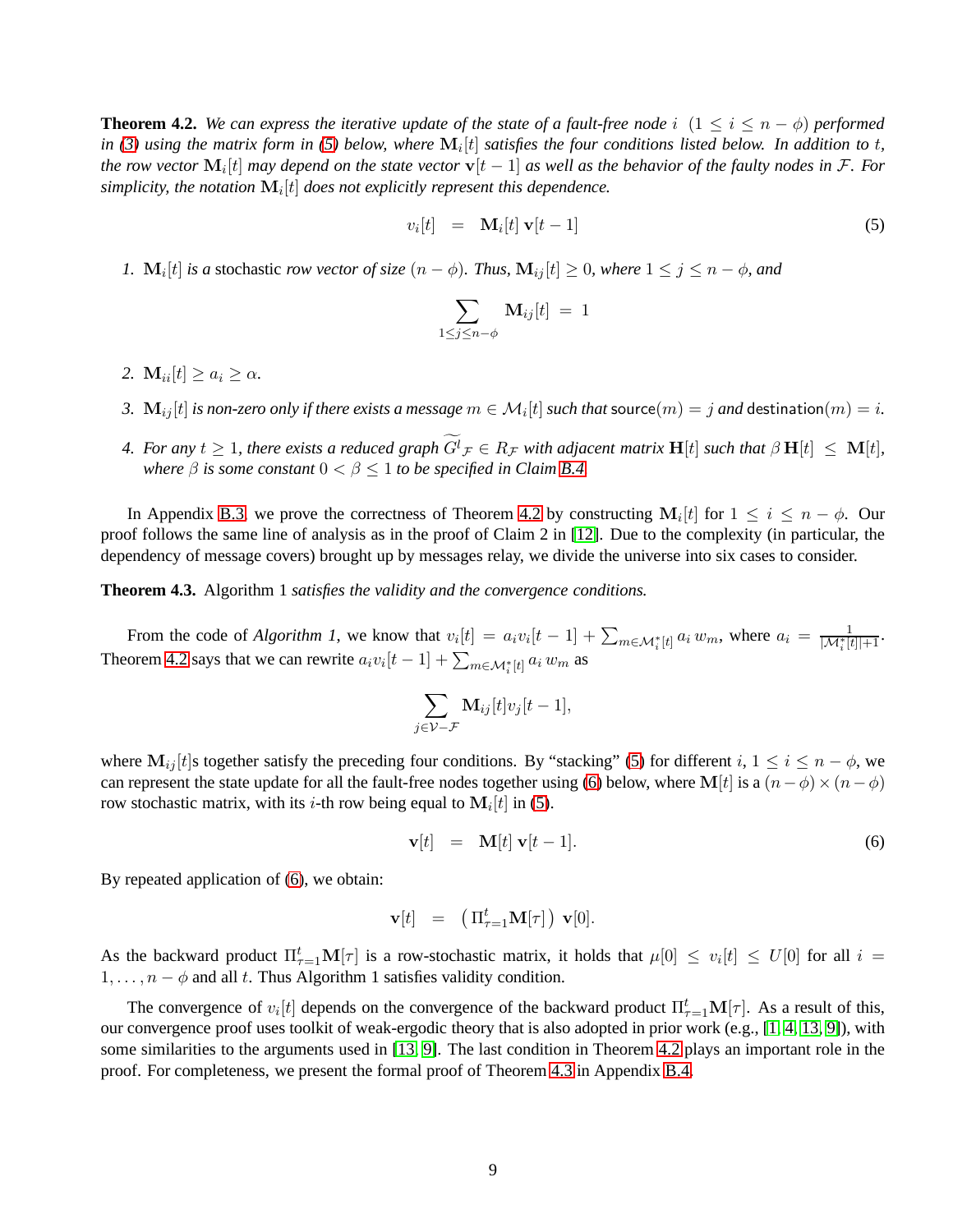## **5 Connection with existing work under unbounded path length**

In this section, we show that Condition NC is equivalent to the existing results on both undirected graphs and directed graphs.

### <span id="page-9-0"></span>**5.1 Undirected graph under unbounded path length**

If G is undirected, it has been shown in [\[6\]](#page-10-5), that  $n \geq 3f + 1$  and node-connectivity  $2f + 1$  are both necessary and sufficient for achieving Byzantine approximate consensus. We will show that when  $l \geq l^*$ , our Condition NC is equivalent to the above conditions.

<span id="page-9-2"></span>**Theorem 5.1.** When  $l \geq l^*$ , if G undirected, then  $n \geq 3f + 1$  and the node-connectivity of G is at least  $2f + 1$  if *and only if* G *satisfies Condition NC.*

Informally, if the node-connectivity of G, denoted by  $\kappa(G)$ , is at most  $2f$ , then we are able to show that there exists a node partition  $L, R, C, F$ , where  $L, R$  are both nonempty and  $|F| \le f$ , such that neither  $L \cup C \Rightarrow_{l^*} R$  nor  $R \cup C \Rightarrow_{l^*} L$  holds. Conversely, if  $n \geq 3f + 1$  and  $\kappa(G) \geq 2f + 1$ , using Expansion Lemma we are able to show Condition NC holds. Formal proof is given in Appendix [C.](#page-23-0)

### **5.2 Directed graph under unbounded path length**

Synchronous exact Byzantine consensus is considered in [\[11\]](#page-11-1).

**Definition 5.1** ([\[11\]](#page-11-1))**.** *Given disjoint subsets* A, B*, where* B *is non-empty: (i)* We say  $A \rightarrow B$  *if and only if set* A *contains at least*  $f + 1$  *distinct incoming neighbors of* B. That *is*,  $|\{i|~(i,j)\in\mathcal{E}, i\in A, j\in B\}| > f.$ *(ii)* We say  $A \nrightarrow B$  *iff*  $A \rightarrow B$  *is not true.* 

A tight condition (both necessary and sufficient) over the graph structure is found in [\[11\]](#page-11-1).

**Theorem 5.2** ([\[11\]](#page-11-1))**.** *Given a graph* G*, exact Byzantine consensus is solvable if and only if for any partition*  $L, C, R, F$  *of*  $V(G)$ *, such that both* L *and* R *are non-empty, and*  $|F| \leq f$ *, either*  $L \cup C \rightarrow R$ *, or*  $R \cup C \rightarrow L$ *.* 

We term this condition as Condition 1. Note that in order for  $A \rightarrow B$  to hold, we only require that there are at least  $f + 1$  incoming neighbors of set B in set A. It is possible that each node in B has at most f incoming neighbors in A. As a result of this observation, our Condition NC with  $l = 1$  is strictly stronger than Condition 1. However, it can be shown that our Condition NC with  $l \geq l^*$  is equivalent to Condition 1.

<span id="page-9-3"></span>**Theorem 5.3.** *Condition NC is equivalent to Condition 1 when*  $l \geq l^*$ *.* 

An alternative condition is shown in [\[11\]](#page-11-1) to be equivalent to Condition 1. We use this condition as a bridging to show the equivalence of Condition 1 and Condition NC.

### <span id="page-9-1"></span>**6 Discussion and Conclusion**

Throughout this paper, we assume that faulty nodes are only able to tamper message values, leaving message paths unchanged. However, even when faulty nodes are able to tamper message paths or even fake and transmit nonexisting messages, as long as (i) the number of faked messages is finite (each faulty node  $k \in \mathcal{F}$  cannot create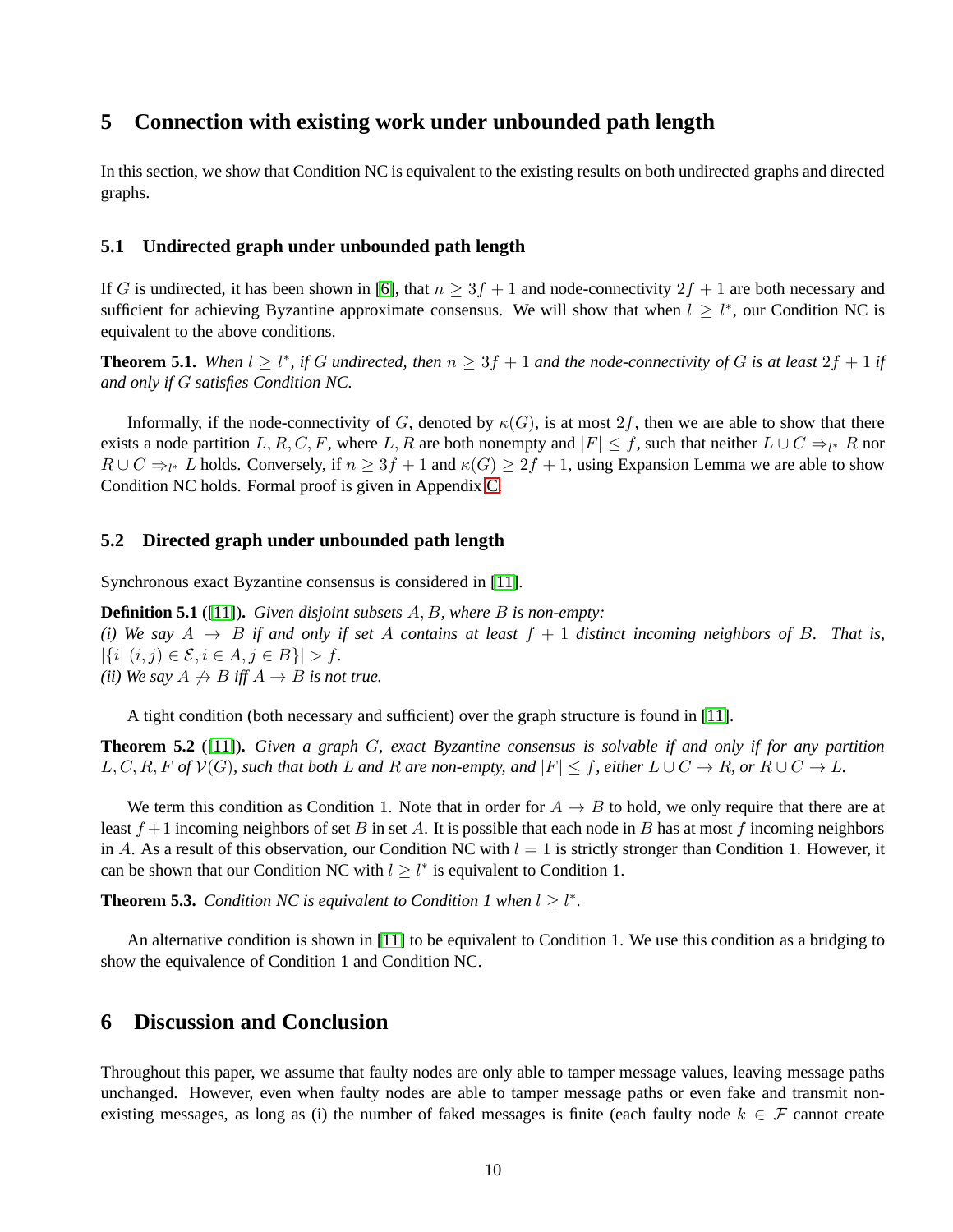too many non-existing messages); and (ii) for each message m tampered/faked by the faulty node k, path $(m)$  must satisfy  $k \in \mathcal{V}(\text{path}(m))$ , i.e., the faulty node k cannot conceal itself from the message path, using the same line of arguments as in Section [3](#page-23-0) and Section [4,](#page-6-0) it can be shown that the Condition NC is also necessary and sufficient for the existence of approximate consensus under the relaxed model.

In this paper, we unify two streams of work by assuming that each node knows the topology of up to its  $l$ –th neighborhood and can send message to nodes that are up to l hops away, where  $l \geq 1$ . We prove a family of necessary and sufficient conditions for the existence of *iterative* algorithms that achieve *approximate Byzantine consensus* in arbitrary directed graphs. The class of iterative algorithms considered in this paper ensures that, after each iteration of the algorithm, the state of each fault-free node remains in the *convex hull* of the states of the fault-free nodes at the end of the previous iteration.

## <span id="page-10-8"></span>**References**

- <span id="page-10-2"></span>[1] Jadbabaie Ali, Lin Jie, and A. Stephen Morse. Coordination of groups of mobile autonomous agents using nearest neighbor rules. *Automatic Control, IEEE Transactions on*, 48(6):988–1001, June 2003.
- [2] Michael Ben-Or. Another advantage of free choice (extended abstract): Completely asynchronous agreement protocols. In *Proceedings of the Second Annual ACM Symposium on Principles of Distributed Computing*, PODC '83, pages 27–30, New York, NY, USA, 1983. ACM.
- <span id="page-10-6"></span><span id="page-10-4"></span>[3] Michael Ben-Or, Danny Dolev, and Ezra N. Hoch. Simple gradecast based algorithms. *CoRR*, abs/1007.1049, 2010.
- [4] Florence Bnzit, Vincent Blondel, Patrick Thiran, John Tsitsiklis, and Martin Vetterli. Weighted gossip: Distributed averaging using non-doubly stochastic matrices. In *Information Theory Proceedings (ISIT), 2010 IEEE International Symposium on*, pages 1753–1757, June 2010.
- <span id="page-10-3"></span>[5] Alan D. Fekete. Asymptotically optimal algorithms for approximate agreement. In *Proceedings of the fifth annual ACM symposium on Principles of distributed computing*, PODC '86, pages 73–87, New York, NY, USA, 1986. ACM.
- <span id="page-10-5"></span>[6] Michael J. Fischer, Nancy A. Lynch, and Michael Merritt. Easy impossibility proofs for distributed consensus problems. In *Proceedings of the fourth annual ACM symposium on Principles of distributed computing*, PODC '85, pages 59–70, New York, NY, USA, 1985. ACM.
- <span id="page-10-9"></span>[7] J. Hajnal and M.S. Bartlett. Weak ergodicity in non-homogeneous markov chains. In *Mathematical Proceedings of the Cambridge Philosophical Society*, volume 54, pages 233–246. Cambridge Univ Press, 1958.
- <span id="page-10-0"></span>[8] Leslie Lamport, Robert Shostak, and Marshall Pease. The byzantine generals problem. *ACM Trans. Program. Lang. Syst.*, 4(3):382–401, July 1982.
- <span id="page-10-7"></span>[9] Heath J. LeBlanc, Haotian Zhang, Shreyas Sundaram, and Xenofon Koutsoukos. Consensus of multi-agent networks in the presence of adversaries using only local information. In *Proceedings of the 1st International Conference on High Confidence Networked Systems*, HiCoNS '12, pages 1–10, New York, NY, USA, 2012. ACM.
- <span id="page-10-1"></span>[10] Michael O. Rabin. Randomized byzantine generals. In *Foundations of Computer Science, 1983., 24th Annual Symposium on*, pages 403–409, Nov 1983.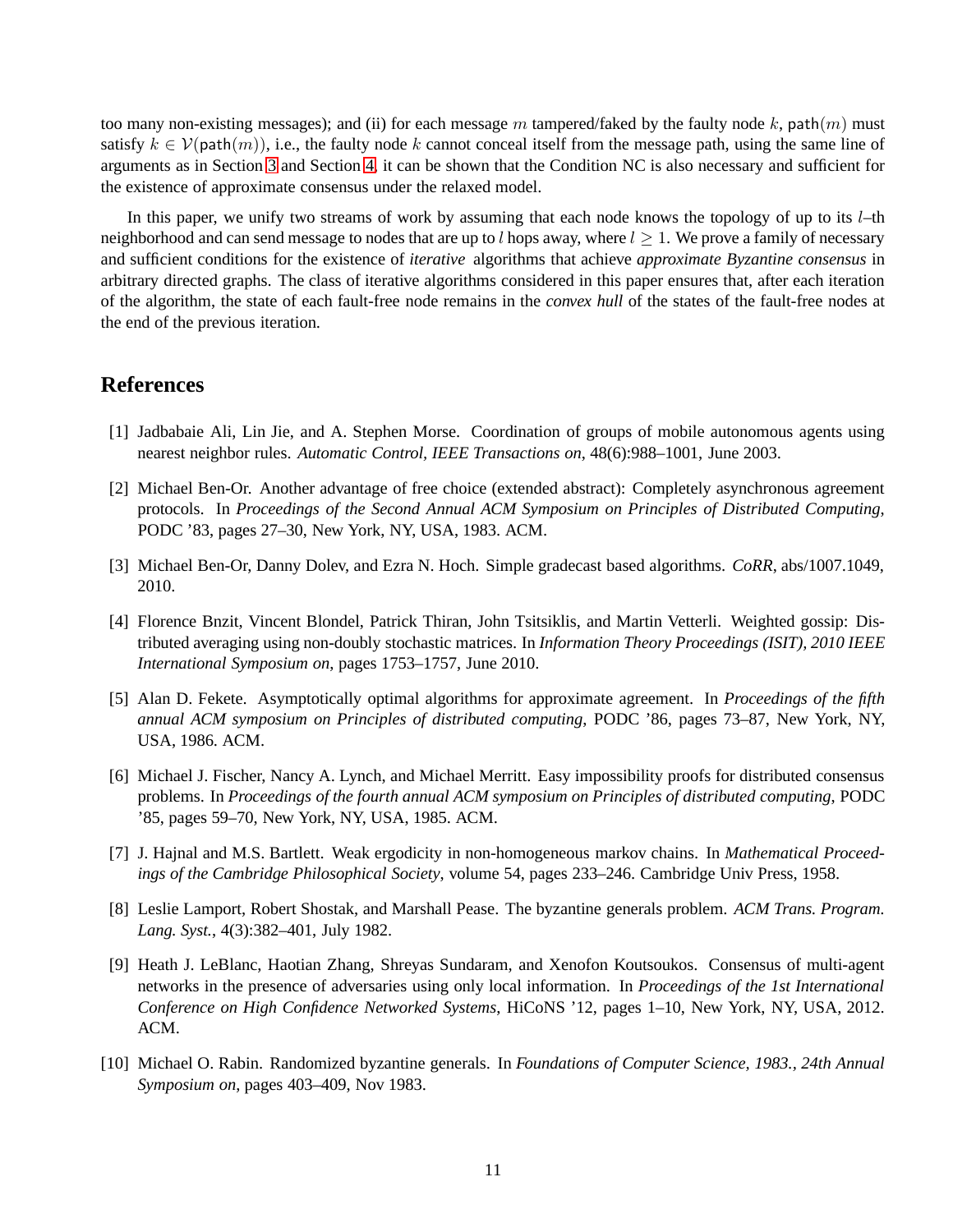- <span id="page-11-1"></span>[11] Lewis Tseng and Nitin Vaidya. Iterative approximate consensus in the presence of byzantine link failures. In Guevara Noubir and Michel Raynal, editors, *Networked Systems*, Lecture Notes in Computer Science, pages 84–98. Springer International Publishing, 2014.
- <span id="page-11-3"></span><span id="page-11-2"></span>[12] Nitin H. Vaidya. Matrix representation of iterative approximate byzantine consensus in directed graphs. *CoRR*, abs/1203.1888, 2012.
- [13] Nitin H. Vaidya, Christoforos N. Hadjicostis, and Alejandro D. Domínguez-García. Distributed algorithms for consensus and coordination in the presence of packet-dropping communication links - part II: coefficients of ergodicity analysis approach. *arXiv*, arXiv:1109.6392, 2011.
- <span id="page-11-0"></span>[14] Nitin H. Vaidya, Lewis Tseng, and Guanfeng Liang. Iterative approximate byzantine consensus in arbitrary directed graphs. In *Proceedings of the 2012 ACM Symposium on Principles of Distributed Computing*, PODC '12, pages 365–374, New York, NY, USA, 2012. ACM.
- <span id="page-11-5"></span><span id="page-11-4"></span>[15] Jacob Wolfowitz. Products of indecomposable, aperiodic, stochastic matrices. *Proceedings of the American Mathematical Society*, 14(5):pp. 733–737, 1963.
- [16] Haotian Zhang and Shreyas Sundaram. Robustness of information diffusion algorithms to locally bounded adversaries. In *American Control Conference (ACC), 2012*, pages 5855–5861, June 2012.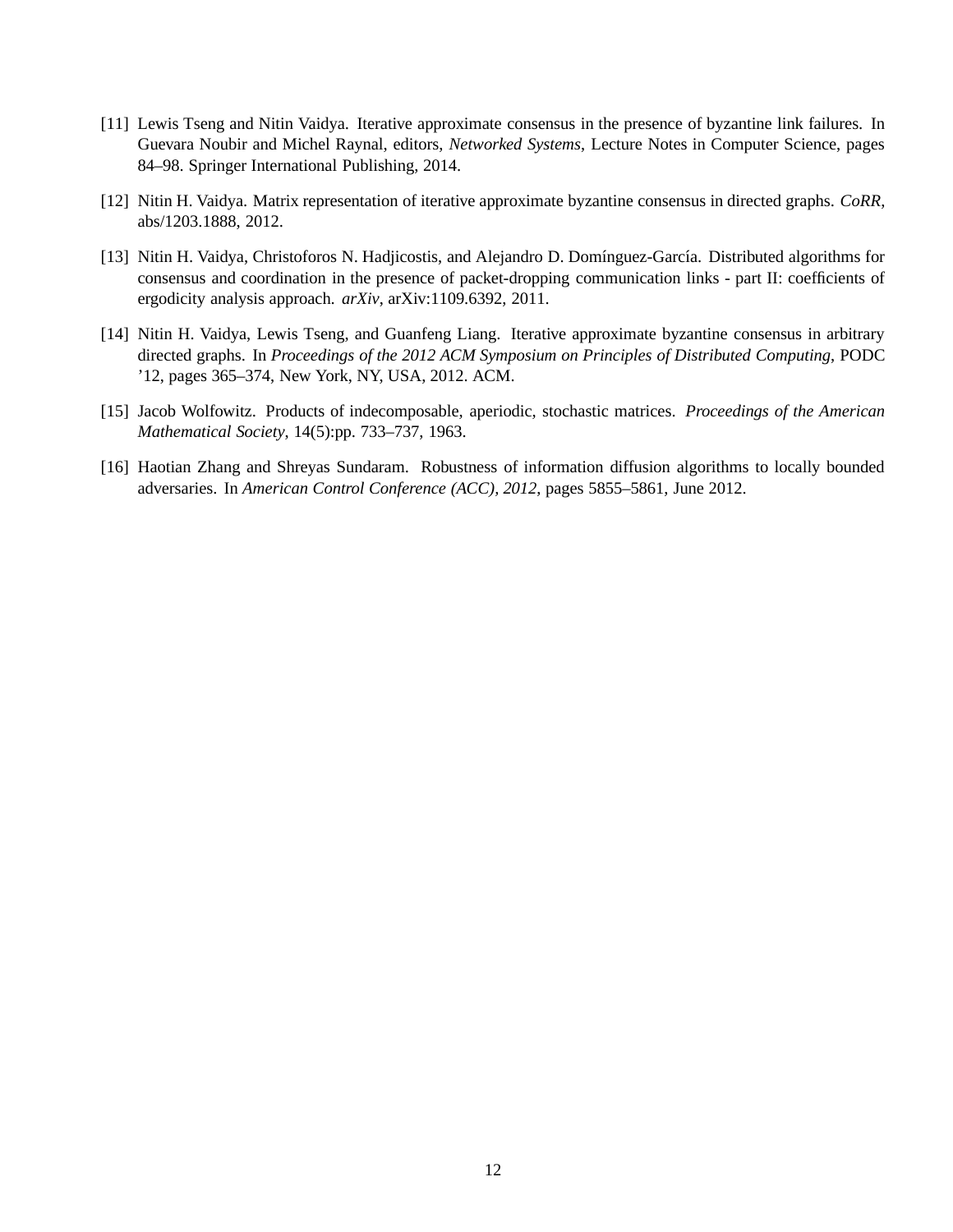### **Appendices**

### <span id="page-12-0"></span>**A Necessity of Condition NC**

*Proof of Theorem [3.1.](#page-24-0)* Theorem [3.1](#page-24-0) states that if a correct IABC algorithm exists for G, then G satisfies: For any node partition L, C, R, F of G such that  $L \neq \emptyset$ ,  $R \neq \emptyset$  and  $|F| \leq f$ , in the induced subgraph  $G_F$ , at least one of the two conditions below must be true: (i)  $R \cup C \Rightarrow_l L$ ; (ii)  $L \cup C \Rightarrow_l R$ .

We prove this theorem by contradiction. Let us assume that a correct IABC exists, and there exists a partition  $L, C, R, F$  of  $V(G)$  such that  $L \neq \emptyset, R \neq \emptyset$  and  $|F| \leq f$ , but neither  $R \cup C \Rightarrow_l L$  nor  $L \cup C \Rightarrow_l R$  holds, i.e.,  $R \cup C \nightharpoonup_l L$  and  $L \cup C \nightharpoonup_l R$ . Consider the case when all nodes in F, if  $F \neq \emptyset$ , are faulty, and the other nodes in sets  $L, C, R$  are fault-free. Note that the fault-free nodes are not aware of the identities of the faulty nodes. In addition, assume (i) each node in L has initial input  $\mu$ , (ii) each node in R has initial input U, such that  $U > \mu + \epsilon$ for some given constant  $\epsilon$ , and (iii) each node in C, if  $C \neq \emptyset$ , has initial input in the interval  $[\mu, U]$ .

In the *Transmit step* of iteration one, suppose that each faulty node  $k \in F$  sends  $w = \mu^{-} < \mu$  to nodes in  $N_k^{l+} \cap L$ , sends  $w = U^+ > U$  to nodes in  $N_k^{l+} \cap R$ , and sends some arbitrary value in the interval  $[\mu, U]$  to nodes in  $N_k^{l+} \cap C$ . For message m such that the faulty node k is in its transmission path, i.e.,  $k \in \mathcal{V}(\text{path}(m))$ , if destination $(m)\in L$ , node  $k$  resets value $(m)=\mu^-;$  if destination $(m)\in R,$  node  $k$  resets value $(m)=U^+;$  if destination(m)  $\in$  C, node k resets value(m) to be some arbitrary value in [ $\mu$ , U].

Consider any node  $i \in L$ . Since  $|F| \le f$ , we know  $|N_i^{l-} \cap F| \le f$ . In addition,  $C \cup R \nRightarrow_l L$  holds in  $G_F$ implies  $\kappa_l(C \cup R, i) \leq f$ . Let  $S_l$  be a minimum restricted  $(C \cup R, i)$ –cut in  $G_F$ . From the perspective of node i, there exist two possible cases:

(*a*) Both  $S_l$  and  $N_i^{l-} \cap F$  are non-empty: We know  $|N_i^{l-} \cap F| \leq f$  and  $|S_l| \leq f$ . From node *i*'s perspective, two scenarios are possible: (1) nodes in  $N_i^{l-} \cap F$  are faulty, all the messages relayed via them are tampered and the other nodes are fault-free, and (2) nodes in  $S_l$  are faulty and the other nodes are fault-free.

In scenario (1), from node i's perspective, the untampered values are in the interval  $[\mu, U]$ . By validity condition,  $v_i[1] \geq \mu$ . On the other hand, in scenario (2), the untampered values are  $\mu^-$  and  $\mu$ , where  $\mu^-$  <  $\mu$ ; so  $v_i[1] \leq \mu$ , according to validity condition. Since node i does not know whether the correct scenario is (1) or (2), it must update its state to satisfy the validity condition in both cases. Thus, it follows that  $v_i[1] = \mu$ .

*(b)* At most one of  $S_l$  and  $N_i^{l-} \cap F$  is non-empty: Thus,  $|S_l \cup (N_i^{l-} \cap F)| \leq f$ . From node *i*'s perspective, it is possible that the nodes in  $S_l \cup (N_i^{l-} \cap F)$  are all faulty, the messages relayed via nodes in  $S_l \cup (N_i^{l-} \cap F)$ are tampered while the rest of the nodes are fault-free. In this situation, the untampered values received by node *i* (which are all from nodes in  $N_i^{l-} \cap L$ ) are all  $\mu$ , and therefore,  $v_i[1]$  must be set to  $\mu$  as per the validity condition.

At the end of iteration 1: for each node i in L  $v_i[1] = \mu$ ; similarly, for each node j in R,  $v_j[1] = U$ ; if  $C \neq \emptyset$ , for each node i in C,  $v_i[1] \in [\mu, U]$ . All these conditions are identical to the condition when  $t = 0$ . Then by a repeated application of of above argument, it follows that for any  $t \geq 0$ ,  $v_i[t] = \mu$  for all  $i \in L$ ,  $v_j[t] = U$  for all  $j \in R$  and  $v_k[t] \in [\mu, U]$  for all  $k \in C$ , if  $C \neq \emptyset$ .

Since  $L$  and  $R$  both contain fault-free nodes, the convergence requirement is not satisfied. This contradicts the assumption that a correct iterative algorithm exists.  $\Box$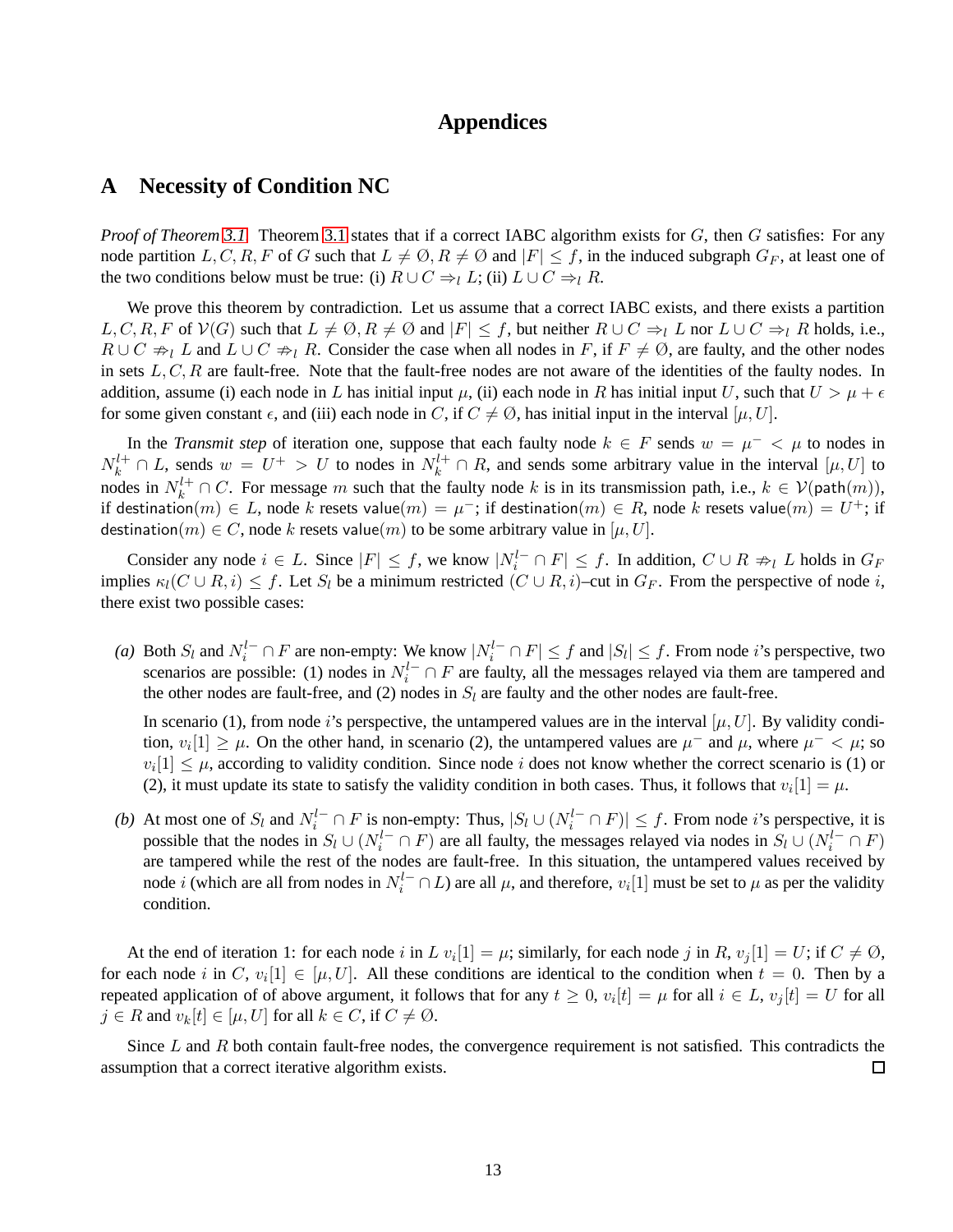#### <span id="page-13-0"></span>**A.1 Lower bound on graph size and nodes' incoming degrees**

*Proof of Corollary* [3.2.](#page-4-2) Corollary [3.2](#page-4-2) states that if G satisfies Condition NC, then n must be at least  $3f + 1$ , and each node must have at least  $2f + 1$  incoming neighbors other than itself, i.e.,  $|N_i^- - \{i\}| \ge 2f + 1$ .

The main techniques used in this proof are fairly routine, and are given here largely for both concreteness and completeness.

We first show the claim that  $n \geq 3f + 1$ . For  $f = 0$ ,  $n \geq 3f + 1 = 1$  is trivially true. For  $f > 0$ , the proof is by contradiction. Suppose that  $2 \le n \le 3f$ . In this case, we can partition  $V(G)$  into sets L, R, C, F such that  $1 \leq |L| \leq f, 1 \leq |R| \leq f, 0 \leq |F| \leq f$  and  $|C| = 0$ , i.e., C is empty. Since  $1 \leq |L| \cup C| = |L| \leq f$  and  $1 \leq |R \cup C| = |R| \leq f$ , we have  $L \cup C \neq_l R$  and  $R \cup C \neq_l L$ , respectively in  $G_F$ . This contradicts the assumption that G satisfies Condition NC. Thus,  $n \geq 3f + 1$ .

It remains to show  $|N_i^- - \{i\}| \geq 2f + 1$ . Suppose that, contrary to our claim, there exists a node i such that  $|N_i^- - \{i\}| \leq 2f$ . Define set  $L = \{i\}$  and partition  $N_i^- - \{i\}$  into two sets F and H such that  $|H| =$  $\lfloor |N_i^- - \{i\}|/2 \rfloor \le f$  and  $|F| = \lfloor |N_i^- - \{i\}|/2 \rfloor \le f$ . Note that  $H = \emptyset, F = \emptyset$  if and only if  $f = 0$ . Define  $R = V(G) - F - L = V(G) - F - \{i\}$  and  $C = \emptyset$ . Since  $|V(G)| = n \ge \max(2, 3f + 1)$ , R is non-empty. From the construction of R, we have  $N_i^- \cap R = H$ , and  $|N_i^- \cap R| = |H| \le f$ . Since  $L = \{i\}, |N_i^- \cap R| \le f$  and  $C = \emptyset$ , it follows that  $R \cup C \neq_l L$ . On the other hand, as  $|L| = 1 < f + 1$ , we have  $L \cup C \neq_l R$ . This violates the assumption that  $G$  satisfies Condition NC. The proof is complete.  $\Box$ 

#### **A.2 Lower bound on graph density**

*Proof of Proposition* [3.3.](#page-5-0) Proposition [3.3](#page-5-0) states that: For  $f = 1$  and  $l_0 = 1$ , there exists a graph G for any  $n \geq$  $3f + 1 = 4$  such that (i)  $|N_i^-| = 4$  for all  $i \in V(G)$ ; and (ii)  $|\mathcal{E}(G)| = 4n$ .

We prove this proposition by inducting on n. In the complete graph with  $n = 4$ ,  $|N_i^-| = 4$  (including i itself) for all  $i \in V(G)$  and the total number of edges is 16. So the base case easily follows. Assume that the proposition holds for  $n > 4$ . Let G be a graph with  $|\mathcal{V}(G)| = n$ ,  $|N_i^-| = 4$  for all  $i \in \mathcal{V}(G)$  and  $|\mathcal{E}(G)| = 4n$ . Let  $x \notin \mathcal{V}(G)$ , add self-loop to x and connect arbitrary 3 nodes in G to node x. Denote the resulting graph as  $G'$ . Note that the only outgoing edge of x is its self-loop. Let L, R, C and F be an arbitrary node partition of  $G'$  such that L, R are nonempty and  $|F| \leq 1$ .

For the case when  $L = \{x\}$ , since  $N_x^- = 4$  and  $|F| \le 1$ , we know  $R \cup C \Rightarrow_1 L$ . Similarly we can show the case when  $R = \{x\}$ . When  $L \neq \{x\}$  and  $R \neq \{x\}$ , let  $L' = L - \{x\}$ ,  $C' = C - \{x\}$ ,  $R' = R - \{x\}$  and  $F' = F - \{x\}$ , then the obtained  $L', R', C'$  and  $F'$  is a node partition of the original graph G such that  $L', R'$  are nonempty and  $|F'| \leq 1$ . Since G satisfies Condition NC, then either  $L' \cup C' \Rightarrow_1 R'$  or  $R' \cup C' \Rightarrow_1 L'$ . As G' inherits every edge in G, we have either  $L \cup C \Rightarrow_1 R$  or  $R \cup C \Rightarrow_1 L$  in G'. This completes the induction.  $\Box$ 

#### **A.3 Equivalence of Condition NC and single source component condition**

*Proof of Theorem [3.4.](#page-6-1)* Theorem [3.4](#page-6-1) states that graph G satisfies Condition NC if and only if every reduced graph  $G^l$ <sub>F</sub> obtained as per Definition [3.5](#page-5-2) must contain exactly one *source component*.

We first show that if graph G satisfies Condition NC, then every reduced graph of  $G<sup>l</sup>$  contains exactly one source component.

For any reduced graph  $G^l{}_F,$  the meta-graph  $(G^l{}_F)^{SCC}$  is a DAG and finite. Thus, at least one source component must exist in  $G^l_F$ . We now prove that  $G^l_F$  cannot contain more than one source component. The proof is by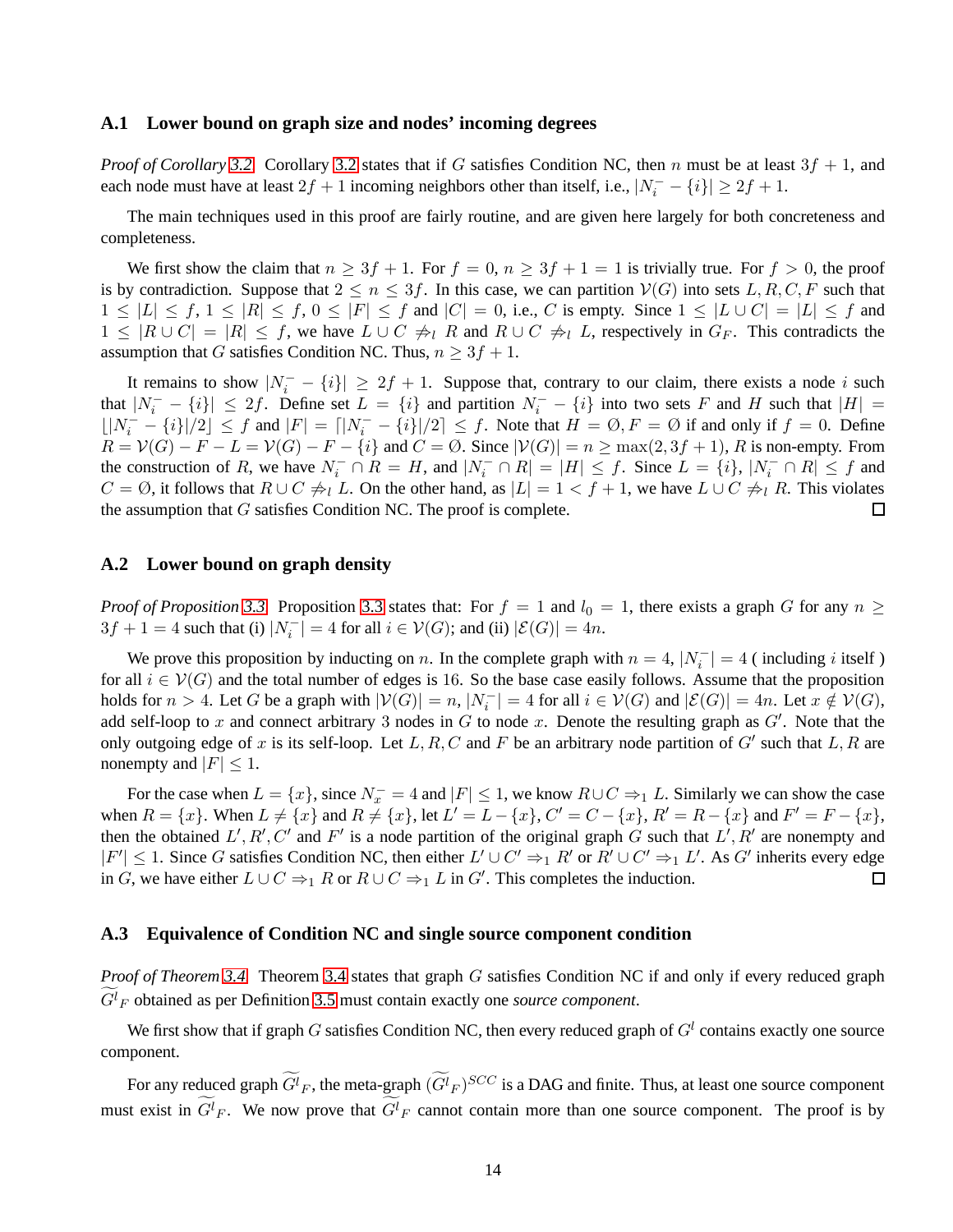contradiction. Suppose that there exists a set  $F \subseteq V(G)$  with  $|F| \leq f$ , and a reduced graph  $G^l_F$  corresponding to F, such that  $G^l_F$  contains at least two source components, say  $K_1$  and  $K_2$ , respectively. Let  $L = K_1$ ,  $R = K_2$ , and  $C = V(G) - F - L - R$ . Then L, R, C together with the given F form a node partition of  $V(G)$  such that  $L \neq \emptyset$ ,  $R \neq \emptyset$  and  $|F| \leq f$ .

Since graph G satisfies Condition NC, without loss of generality, assume that  $R \cup C \Rightarrow_l L$ , i.e., there exists a node  $i \in L$  such that  $\kappa_l(R \cup C, i) \geq f + 1$  in  $G_F$ . On the other hand, since L is a source component in  $G^l_F$ , by the definition of reduced graph, we know all paths from  $R \cup C$  to node i of length at most l in G are covered by  $C_i \cup F$ , where  $C_i$  is defined preceding Definition [3.5.](#page-5-2) Thus,  $C_i$  is a restricted  $(R \cup C, i)$ –cut of  $G_F$ . However, by construction of  $G^l_F$ , the size of  $C_i$  is at most f. So we arrive at a contradiction.

To complete the equivalence proof it remains to show that if every reduced graph contains exactly one source component, then the graph must satisfy Condition NC.

Suppose, on the contrary, that G does not satisfy Condition NC. Then there exists a node partition  $L, R, C$  and F of G with L, R are nonempty and  $|F| \leq f$  such that  $L \cup C \neq_R R$  and  $R \cup C \neq_L L$  in  $G_F$ . By the definition of the relation  $\neq_l$ , there is no path of length at most l from  $L \cup C$  to a node in R, and no path of length at most l from  $R \cup C$  to a node in L. This further implies that no nodes in  $R \cup C$  can reach a node in L in  $G^l_F$  and no nodes in  $L \cup C$  can reach a node in R in  $G^l_F$ . Thus both L and R are source components, contradicting the condition that there is only one source component in every  $G^l_F$ .

 $\Box$ 

## <span id="page-14-1"></span><span id="page-14-0"></span>**B Sufficiency of Condition NC**

#### **B.1 The trimming function is well-defined**

*Proof of Theorem [4.1.](#page-6-2)* Theorem [4.1](#page-6-2) states that if graph G satisfies Condition NC, then the sets of messages  $\mathcal{M}_{is}[t]$ ,  $\mathcal{M}_{il}[t]$  are well-defined and  $\mathcal{M}_{i}^{*}[t]$  is nonempty.

For ease of exposition, with a slight abuse of notation, we drop the time indices of  $\mathcal{M}'_i[t]$ ,  $\mathcal{M}_{is}[t]$ ,  $\mathcal{M}_{il}[t]$  and  $\mathcal{M}_{i}^{*}[t]$ , respectively. From Corollary [3.2,](#page-4-2) we know  $|N_{i}^{-} - {i}| \geq 2f + 1$ . Since  $|\mathcal{T}^{*}(\mathcal{M}_{is})| = f$  and  $|\mathcal{T}^{*}(\mathcal{M}_{il})| = f$ , the message from at least one incoming neighbor of node i is not covered by  $\mathcal{T}^*(\mathcal{M}_{is}) \cup \mathcal{T}^*(\mathcal{M}_{il})$ . So  $\mathcal{M}_i^*$  is nonempty.

We prove the existence of  $\mathcal{M}_{is}$  and  $\mathcal{M}_{il}$  by construction. The set  $\mathcal{M}_{is}$  can be constructed using the following algorithm, which can be easily adapted for the construction of set  $\mathcal{M}_{il}$ . For clarity of proof, we construct  $\mathcal{M}_{is}$  and  $\mathcal{M}_{il}$  sequentially, although they can be found in parallel.

As before, sort the messages in  $M'_i$  in an increasing order according to their messages values. Initialize  $M_{is}$   $\leftarrow$  $\emptyset, Q \leftarrow \emptyset$  and  $M \leftarrow M'_i$ . At each round, let  $m_s$  be a message with the smallest value in M, and update Q, M as follows,

$$
Q \leftarrow Q \cup \{m_s\};
$$

$$
\mathcal{M} \leftarrow \mathcal{M} - \{m_s\}.
$$

If  $|\mathcal{T}^*(Q)| \geq f+1$ , set  $\mathcal{M}_{is} \leftarrow Q - m_s$  and return  $\mathcal{M}_{is}$ ; otherwise, repeat this procedure.

If the algorithm terminates, then by the code, it is easy to see that the returned  $M_{is}$  satisfies the following conditions: For all  $m \in \mathcal{M}'_i - \mathcal{M}_{is}$  and  $m' \in \mathcal{M}_{is}$  we have value $(m) \geq$  value $(m')$ ; and the cardinality of a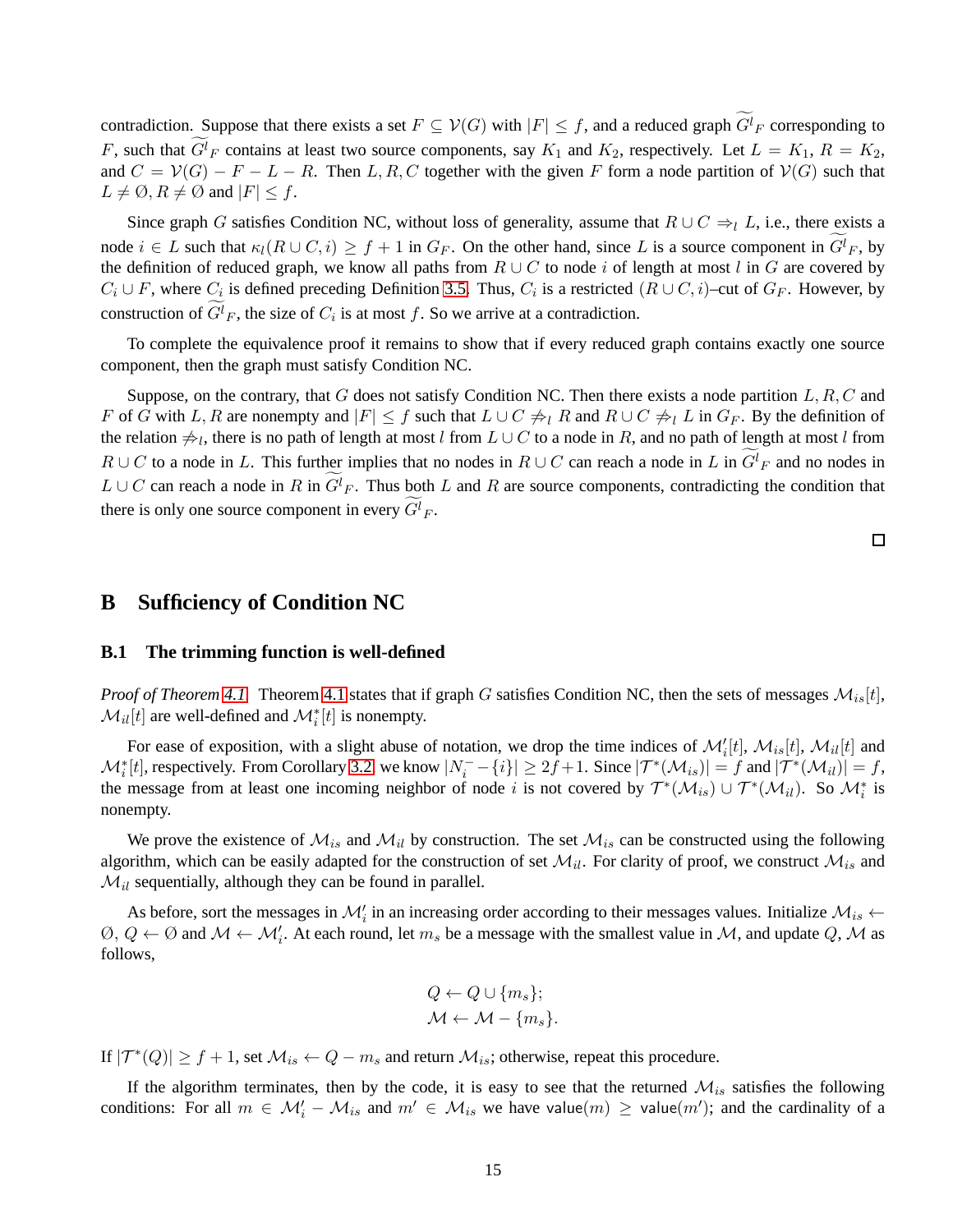minimum cover of  $\mathcal{M}_{is}$  is exactly f, i.e.,  $|\mathcal{T}^*(\mathcal{M}_{is})| = f$ . It remains to show this algorithm terminates. Suppose this algorithm does not terminate. The problem of finding a minimum cover of a set of messages, i.e., computing  $\mathcal{T}^*(Q)$ , can be converted to the problem of finding a minimum cut of a vertex pair, by adding a new vertex y and connecting y to every vertex in  $V(G) - \{i\}$ . The latter problem can be solved in polynomial time. Thus, nontermination implies that  $|\mathcal{T}^*(\mathcal{M}'_i)| \leq f$ , which further implies that the *l*–restricted  $(\mathcal{V}(G) - \{i\}, i)$ –connectivity is less than or equal to f. On the other hand, consider the node partition that  $L = \{i\}$ ,  $R = \mathcal{V}(G) - \{i\}$ , and  $C = F = \emptyset$ , neither  $L \cup C \Rightarrow_l R$  nor  $R \cup C \Rightarrow_l L$  holds. This contradicts the assumption that G satisfies Condition NC. So the above algorithm terminates.

We can adapt the above procedure to construct  $\mathcal{M}_{il}$  by modifying the initialization step to be  $Q \leftarrow \emptyset$ ,  $\mathcal{M} \leftarrow$  $\mathcal{M}'_i - \mathcal{M}_{is}$ . Termination can be shown similarly. Suppose this algorithm does not terminate. Non-termination implies that  $|\mathcal{T}^*(\mathcal{M}'_i - \mathcal{M}_{is})| \leq f$ , which further implies that in the node partition  $L = \{i\}, F = \mathcal{T}^*(\mathcal{M}_{is}),$  $R = V(G) - F - L$ ,  $C = \emptyset$ , the *l*–restricted  $(R \cup C, \{i\})$ –connectivity is no more than f, i.e.,  $R \cup C \nRightarrow_l L$ . In addition, since  $|L| = 1$ ,  $L \cup C \nArr_l R$ . This contradicts the assumption that G satisfies Condition NC. Therefore,  $\mathcal{M}_{is}$  and  $\mathcal{M}_{il}$  are well-defined.

 $\Box$ 

#### <span id="page-15-0"></span>**B.2 Matrix Preliminaries**

For a row stochastic matrix **A**, coefficients of ergodicity  $\delta$ (**A**) and  $\lambda$ (**A**) are defined as [\[15\]](#page-11-5):

$$
\delta(\mathbf{A}) := \max_{j} \max_{i_1, i_2} |\mathbf{A}_{i_1 j} - \mathbf{A}_{i_2 j}|,\tag{7}
$$

$$
\lambda(\mathbf{A}) := 1 - \min_{i_1, i_2} \sum_{j} \min(\mathbf{A}_{i_1 j}, \mathbf{A}_{i_2 j}).
$$
\n(8)

It is easy to see that  $0 \le \delta(A) \le 1$  and  $0 \le \lambda(A) \le 1$ , and that the rows are all identical if and and only if  $\delta(A) = 0$ . Additionally,  $\lambda(\mathbf{A}) = 0$  if and only if  $\delta(\mathbf{A}) = 0$ .

The next result from [\[7\]](#page-10-9) establishes a relation between the coefficient of ergodicity  $\delta(\cdot)$  of a product of row stochastic matrices, and the coefficients of ergodicity  $\lambda(\cdot)$  of the individual matrices defining the product.

<span id="page-15-1"></span>**Claim B.1.** *For any p square row stochastic matrices*  $Q(1), Q(2), \ldots, Q(p)$ *,* 

$$
\delta(\mathbf{Q}(1)\mathbf{Q}(2)\cdots\mathbf{Q}(p)) \le \Pi_{i=1}^p \lambda(\mathbf{Q}(i)).
$$
\n(9)

Claim [B.1](#page-15-1) is proved in [\[7\]](#page-10-9). It implies that if, for all i,  $\lambda(Q(i)) \leq 1-\gamma$  for some  $\gamma > 0$ , then  $\delta(Q(1)Q(2) \cdots Q(p))$ will approach zero as p approaches  $\infty$ .

**Definition B.1.** *A row stochastic matrix* **H** *is said to be a* scrambling *matrix, if*  $\lambda$ (**H**) < 1 [\[7,](#page-10-9) [15\]](#page-11-5)*.* 

In a scrambling matrix H, since  $\lambda(H) < 1$ , for each pair of rows  $i_1$  and  $i_2$ , there exists a column j (which may depend on  $i_1$  and  $i_2$ ) such that  $H_{i_1 j} > 0$  and  $H_{i_2 j} > 0$ , and vice-versa [\[7,](#page-10-9) [15\]](#page-11-5). As a special case, if any one column of a row stochastic matrix H contains only non-zero entries that are lower bounded by some constant  $\gamma > 0$ , then H must be scrambling, and  $\lambda(H) \leq 1 - \gamma$ .

**Definition B.2.** *For matrices* A *and* B *of identical size, and a scalar*  $\gamma$ ,  $A \leq \gamma B$  *provided that*  $A_{ij} \leq \gamma B_{ij}$  *for all* i, j*.*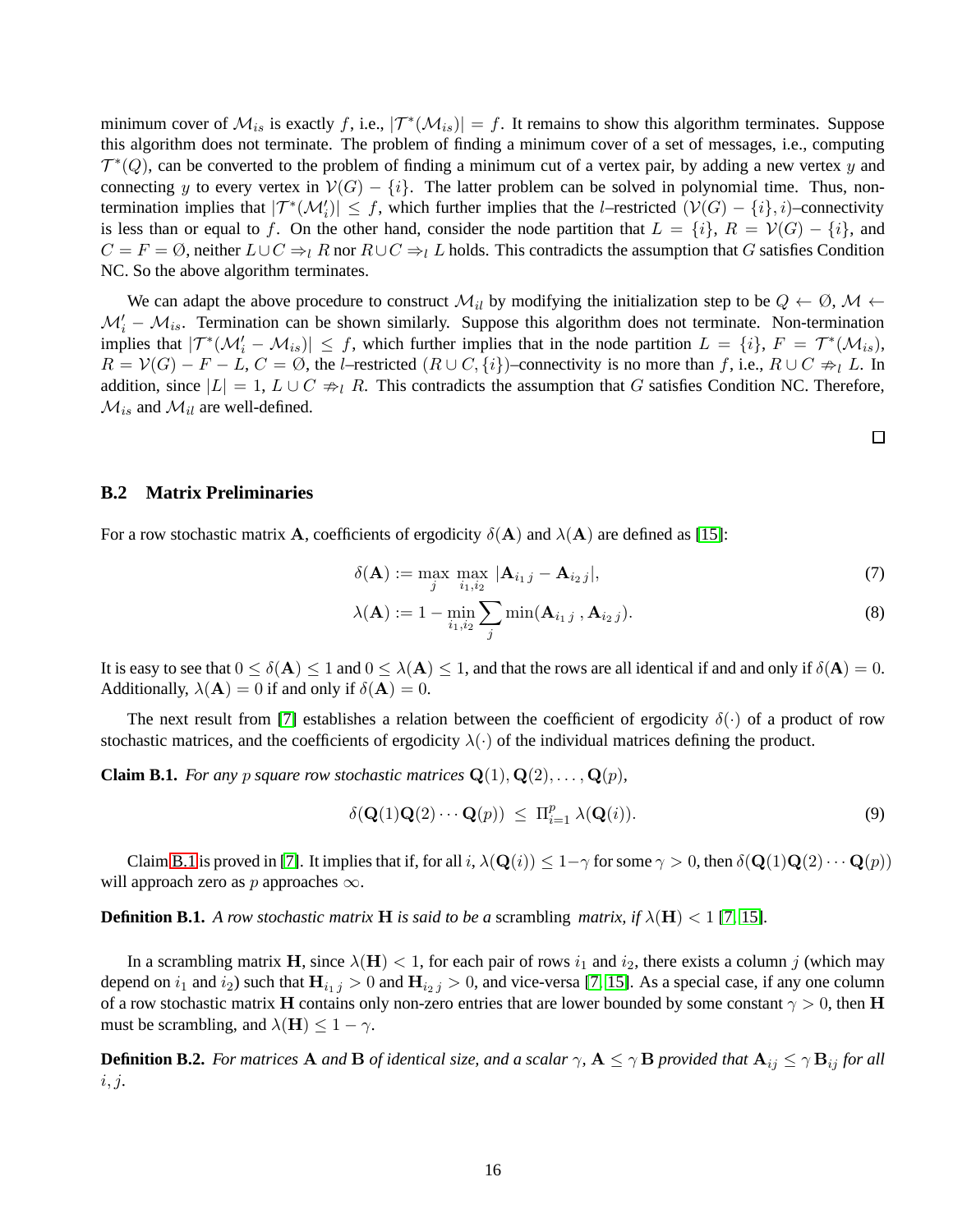#### <span id="page-16-0"></span>**B.3 Matrix representation**

Some relevant corollaries and concepts are needed before we are able to proceed to the proof of Theorem [4.2.](#page-8-0)

<span id="page-16-1"></span>**Corollary B.2.** Suppose that graph G satisfies Condition NC. Then it follows that in each reduced graph  $G^l{}_F \in R_F$ , *there exists at least one node that has directed paths to all the nodes in*  $G^l_F$ *.* 

Corollary [B.2](#page-16-1) follows immediately from Theorem [3.4.](#page-6-1)

<span id="page-16-3"></span>**Corollary B.3.** *Suppose that* G *satisfies Condition NC. Let*  $|F| = \phi$ , for any  $G^l_F \in R_F$  with **H** as the adjacency *matrix,*  $\mathbf{H}^{n-\phi}$  *has at least one non-zero column.* 

*Proof.* By Corollary [B.2,](#page-16-1) in graph  $G^l_F$  there exists at least one node, say node k, that has a directed path in  $G^l_F$  to all the remaining nodes in  $V_F$ , i.e.,  $V(G) - F$ . Since the length of the path from k to any other node in  $G^l_F$  can contain at most  $n - \phi - 1$  directed edges, the k-th column of matrix  $\mathbf{H}^{n-\phi}$  will be non-zero.<sup>[4](#page-16-2)</sup>  $\Box$ 

**Definition B.3.** *We will say that an entry of a matrix is "non-trivial" if it is lower bounded by β, where β is some constant to be defined later.*

*Proof of Theorem [4.2.](#page-8-0)* Recall that nodes 1 through  $n-\phi$  are fault-free, and the remaining  $\phi$  nodes ( $\phi \leq f$ ) are faulty. Consider a fault-free node *i* performing the *update step* in *Algorithm 1*. Recall that  $\mathcal{M}_{is}[t]$  and  $\mathcal{M}_{il}[t]$  messages are eliminated from  $\mathcal{M}_i[t]$ . Let  $\mathcal{S}_{ig}[t] \subseteq \mathcal{M}_{is}[t]$  and  $\mathcal{L}_{ig}[t] \subseteq \mathcal{M}_{il}[t]$ , respectively, be the sets of removed messages that are not covered by faulty nodes. Let  $\mathcal{P}_{i}^{*}[t]$  be the set of paths corresponding to all the messages in  $\mathcal{M}_{i}^{*}[t]$ . *Untampered message representation* of the evolution of  $v_i$  and construction of  $M_i[t]$  differ somewhat depending on whether sets  $\mathcal{L}_{ig}[t], \mathcal{S}_{ig}[t]$  and  $\mathcal{P}_i^*[t] \cap \mathcal{F}$  are empty or not, where  $\mathcal{P}_i^*[t] \cap \mathcal{F} = \emptyset$  means that no message in  $\mathcal{M}_i^*[t]$ has been tampered by faulty nodes and  $\mathcal{P}_i^*[t] \cap \mathcal{F} \neq \emptyset$  means that there exists a message that is tampered by faulty nodes. It is possible that  $\mathcal{T}^*(\mathcal{M}_{is}[t]) = \mathcal{T}^*(\mathcal{M}_{il}[t]) = \mathcal{F}$ , which means all messages in  $\mathcal{M}_{is}[t]$  and  $\mathcal{M}_{il}[t]$  are tampered by faulty nodes, i.e.,  $S_{ig}[t] = \emptyset$  and  $\mathcal{L}_{ig}[t] = \emptyset$ . We divide the possibilities into six cases:

- 1. Case I:  $S_{ig}[t] \neq \emptyset$ ,  $\mathcal{L}_{ig}[t] \neq \emptyset$  and  $\mathcal{P}_i^*[t] \cap \mathcal{F} \neq \emptyset$ .
- 2. Case II:  $S_{ig}[t] \neq \emptyset$ ,  $\mathcal{L}_{ig}[t] \neq \emptyset$  and  $\mathcal{P}_i^*[t] \cap \mathcal{F} = \emptyset$ .
- 3. Case III: one of  $\mathcal{S}_{ig}[t], \mathcal{L}_{ig}[t]$  is empty and  $\mathcal{P}_{i}^{*}[t] \cap \mathcal{F} \neq \emptyset$ .
- 4. Case IV: one of  $\mathcal{S}_{ig}[t], \mathcal{L}_{ig}[t]$  is empty and  $\mathcal{P}_{i}^{*}[t] \cap \mathcal{F} = \emptyset$ .
- 5. Case V:  $S_{ig}[t] = \emptyset$ ,  $\mathcal{L}_{ig}[t] = \emptyset$  and  $\mathcal{P}_i^*[t] \cap \mathcal{F} \neq \emptyset$ .
- 6. Case VI:  $S_{ig}[t] = \emptyset$ ,  $\mathcal{L}_{ig}[t] = \emptyset$  and  $\mathcal{P}_i^*[t] \cap \mathcal{F} = \emptyset$ .

We first describe the construction of  $M_i[t]$  in case I, when  $S_{ig}[t] \neq \emptyset$ ,  $\mathcal{L}_{ig}[t] \neq \emptyset$  and  $\mathcal{P}_i^*[t] \cap \mathcal{F} \neq \emptyset$ . Let  $\bar{w}_{is}[t]$  and  $\bar{w}_{il}[t]$  be defined as shown below. Recall that  $w_m = \text{value}(m)$ .

$$
\bar{w}_{is}[t] = \frac{\sum_{m \in \mathcal{S}_{ig}[t]} w_m}{|\mathcal{S}_{ig}[t]|} \text{ and } \bar{w}_{il}[t] = \frac{\sum_{m \in \mathcal{L}_{ig}[t]} w_m}{|\mathcal{L}_{ig}[t]|}. \tag{10}
$$

<span id="page-16-2"></span> $4$ That is, all the entries of the column will be non-zero (more precisely, positive, since the entries of matrix  $H$  are non-negative). Also, such a non-zero column will exist in  $H^{n-\phi-1}$  too. We use the loose bound of  $n-\phi$  to simplify the presentation.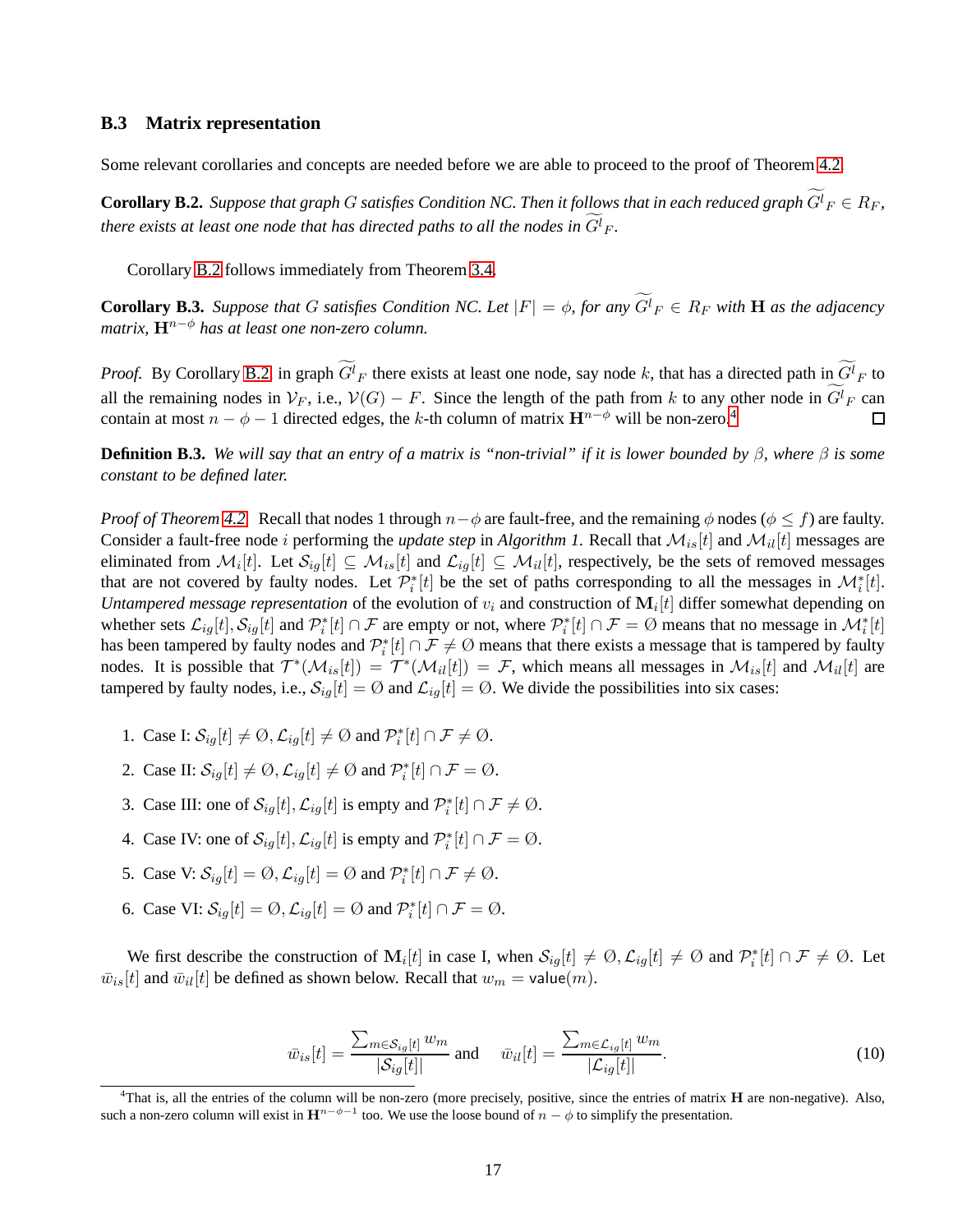By the definitions of  $\mathcal{S}_{ig}[t]$  and  $\mathcal{L}_{ig}[t]$ ,  $\bar{w}_{is} \leq w_{m'} \leq \bar{w}_{it}$ , for each message  $m' \in \mathcal{M}_i^*[t]$ . Thus, for each message m', we can find convex coefficient  $\gamma_{m'}$ , where  $0 \leq \gamma_{m'} \leq 1$ , such that

$$
w_{m'} = \gamma_{m'} \bar{w}_{is} + (1 - \gamma_{m'}) \bar{w}_{il}
$$
  
= 
$$
\frac{\gamma_{m'}}{|\mathcal{S}_{ig}[t]|} \sum_{m \in \mathcal{S}_{ig}[t]} w_m + \frac{1 - \gamma_{m'}}{|\mathcal{L}_{ig}[t]|} \sum_{m \in \mathcal{L}_{ig}[t]} w_m.
$$

Recall that in *Algorithm 1*,  $v_i[t] = a_i v_i[t-1] + \sum_{m \in \mathcal{M}_i^*[t]} a_i w_m$ , where  $a_i = \frac{1}{|\mathcal{M}_i^*[t]|+1}$ . In case I, since  $\mathcal{P}_i^*[t] \cap \mathcal{F} \neq \emptyset$ , there exist messages in  $\mathcal{M}_i^*[t]$  that are tampered by faulty nodes. We need to replace these "bad messages" by "good messages" in the evolution of  $v_i$ . In particular,

 $=$ 

$$
v_i[t] = a_i v_i[t-1] + \sum_{m \in \mathcal{M}_i^*[t]} a_i w_m \tag{11}
$$

$$
= a_i v_i[t-1] + \sum_{m \in \mathcal{M}_i^*[t]: \ \mathcal{V}(\text{path}(m)) \cap \mathcal{F} = \emptyset} a_i w_m + \sum_{m \in \mathcal{M}_i^*[t]: \ \mathcal{V}(\text{path}(m)) \cap \mathcal{F} \neq \emptyset} a_i w_m \tag{12}
$$

$$
a_i v_i[t-1] + \sum_{m \in \mathcal{M}_i^*[t]: \ \mathcal{V}(\text{path}(m)) \cap \mathcal{F} = \emptyset} a_i w_m \tag{13}
$$

$$
+\sum_{m\in\mathcal{M}_{i}^{*}[t]:\,\mathcal{V}(\text{path}(m))\cap\mathcal{F}\neq\emptyset}a_{i}\left(\frac{\gamma_{m}}{|\mathcal{S}_{ig}[t]|}\sum_{m'\in\mathcal{S}_{ig}[t]}w_{m'}+\frac{1-\gamma_{m}}{|\mathcal{L}_{ig}[t]|}\sum_{m'\in\mathcal{L}_{ig}[t]}w_{m'}\right) \tag{14}
$$

$$
= a_i v_i[t-1] + \sum_{m \in \mathcal{M}_i^*[t]: \ \mathcal{V}(\mathsf{path}(m)) \cap \mathcal{F} = \emptyset} a_i w_m \tag{15}
$$

$$
+\sum_{m'\in\mathcal{S}_{ig}[t]} \Big(\sum_{m\in\mathcal{M}_i^*[t]:\ \mathcal{V}(\mathsf{path}(m))\cap\mathcal{F}\neq\emptyset} \frac{a_i\gamma_m}{|\mathcal{S}_{ig}[t]|}\Big)w_{m'}
$$
(16)

$$
+\sum_{m'\in\mathcal{L}_{ig}[t]}(\sum_{m\in\mathcal{M}_{i}^{*}[t]:\,\mathcal{V}(\text{path}(m))\cap\mathcal{F}\neq\emptyset}\frac{a_{i}(1-\gamma_{m})}{|\mathcal{L}_{ig}[t]|})w_{m'}.
$$
\n(17)

That is,  $v_i[t]$  can be represented as a convex combination of values of untampered messages collected at iteration t, where  $v_i[t-1] = \text{value}(v_i[t-1], (i, i))$ . For future reference, we refer to the above convex combination as *untampered message representation of*  $v_i[t]$  in case I and the convex coefficient of each message in the untampered message representation as *message weight*.

Note that if m is an untampered message in  $\mathcal{M}_i^*[t]$  or  $m \in \mathcal{S}_{ig}[t] \cup \mathcal{L}_{ig}[t]$ , then  $w_m = v_j[t-1]$  holds, where node j is the source of message m, i.e., source $(m) = j$ .  $v_i[t]$  can be further rewritten as follows, where  $\mathbb{1}\{x\} = 1$  if x is true, and  $\mathbb{1}{x} = 0$ , otherwise.

$$
v_i[t] = \sum_{j \in \mathcal{V} - \mathcal{F}} v_j[t-1] \Big( a_i \mathbb{1}\{j=i\} + \sum_{m \in \mathcal{M}_i^*[t]:} \sum_{\mathcal{V}(\text{path}(m)) \cap \mathcal{F} = \emptyset} a_i \mathbb{1}\{\text{source}(m) = j\} + \sum_{m' \in \mathcal{S}_{ig}[t]} \Big( \sum_{m \in \mathcal{M}_i^*[t]:} \sum_{\mathcal{V}(\text{path}(m)) \cap \mathcal{F} \neq \emptyset} \frac{a_i \gamma_m}{|\mathcal{S}_{ig}[t]|} \mathbb{1}\{\text{source}(m') = j\} \Big) + \sum_{m' \in \mathcal{L}_{ig}[t]} \Big( \sum_{m \in \mathcal{M}_i^*[t]:} \sum_{\mathcal{V}(\text{path}(m)) \cap \mathcal{F} \neq \emptyset} \frac{a_i(1 - \gamma_m)}{|\mathcal{L}_{ig}[t]|} \mathbb{1}\{\text{source}(m') = j\} \Big),
$$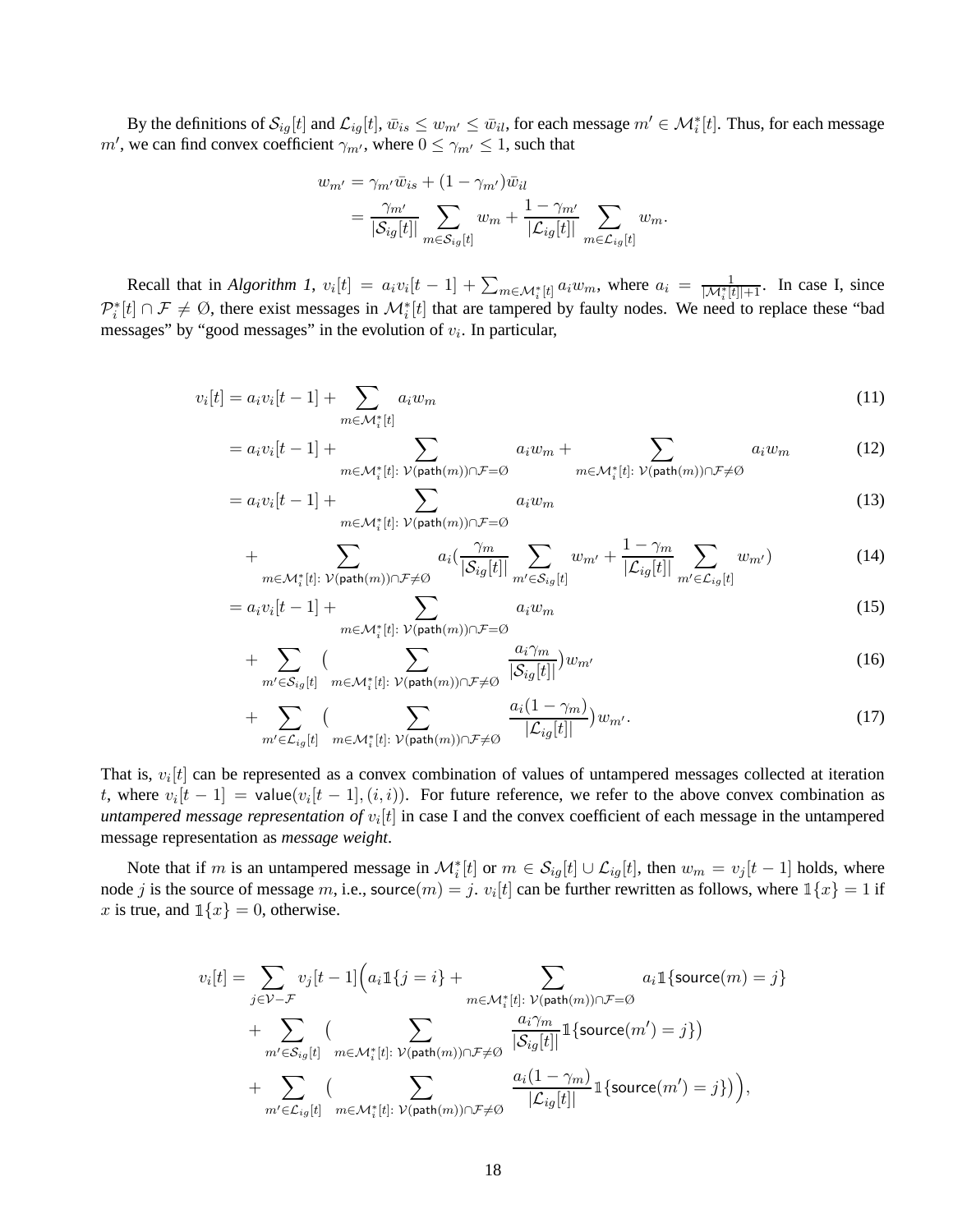Thus, for each node  $i,j\in\mathcal{V}-\mathcal{F},$  define the entry  $\mathbf{M}_{ij}[t]$  as follows,

$$
\mathbf{M}_{ij}[t] = a_i \mathbbm{1}\{j = i\} + \sum_{m \in \mathcal{M}_i^*[t]:} \sum_{\mathcal{V}(\mathsf{path}(m)) \cap \mathcal{F} = \emptyset} a_i \mathbbm{1}\{\text{source}(m) = j\} \n+ \sum_{m' \in \mathcal{S}_{ig}[t]} \left( \sum_{m \in \mathcal{M}_i^*[t]:} \sum_{\mathcal{V}(\mathsf{path}(m)) \cap \mathcal{F} \neq \emptyset} \frac{a_i \gamma_m}{|\mathcal{S}_{ig}[t]|} \mathbbm{1}\{\text{source}(m') = j\}\right) \n+ \sum_{m' \in \mathcal{L}_{ig}[t]} \left( \sum_{m \in \mathcal{M}_i^*[t]:} \sum_{\mathcal{V}(\mathsf{path}(m)) \cap \mathcal{F} \neq \emptyset} \frac{a_i(1 - \gamma_m)}{|\mathcal{L}_{ig}[t]|} \mathbbm{1}\{\text{source}(m') = j\}\right).
$$

The third condition in Theorem [4.2](#page-8-0) trivially follows from the above construction. By above definition,  $M_{ij} \ge a_i$ , where  $M_{ij} > a_i$  holds when there exists a nontrivial cycle (not a self-loop) of length at most l that contains node i and no faulty nodes. In addition,  $a_i \ge \alpha$  by [\(4\)](#page-7-1). Thus,  $M_{ii}[t] \ge \alpha$ . The second condition holds. Now we show that  $\mathbf{M}_i[t]$  is a stochastic vector. It is easy to see that  $\mathbf{M}_{ij}[t] \geq 0$ . In addition, we have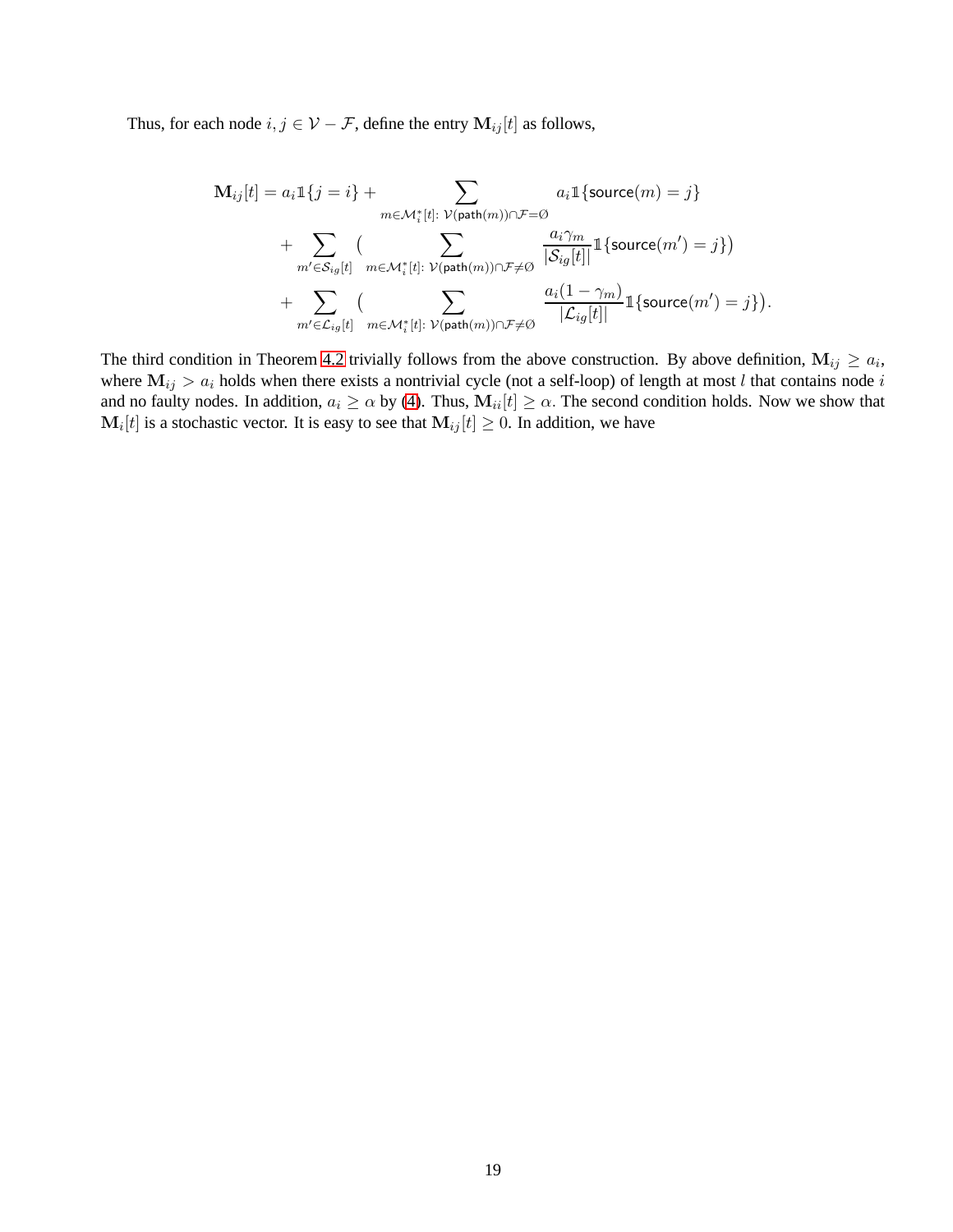$$
\begin{split} \sum_{j \in \mathcal{V} - \mathcal{F}} \mathbf{M}_{ij}[t] &= \sum_{j \in \mathcal{V} - \mathcal{F}} \left( a_{i} \mathbbm{1}\{j = i\} + \sum_{m \in \mathcal{M}_{i}^{*}[t]:} \sum_{\mathcal{V}(\text{path}(m)) \cap \mathcal{F} = \mathcal{O}} a_{i} \mathbbm{1}\{\text{source}(m) = j\} \right. \\ & \quad + \sum_{m' \in S_{i_{\mathcal{G}}}[t]} \sum_{m \in \mathcal{M}_{i}^{*}[t]:} \sum_{\mathcal{V}(\text{path}(m)) \cap \mathcal{F} \neq \mathcal{O}} \frac{a_{i} \gamma_{m}}{|\mathcal{S}_{ij}[t]|} \mathbbm{1}\{\text{source}(m') = j\} \right) \\ &= a_{i} \sum_{j \in \mathcal{V} - \mathcal{F}} \mathbbm{1}\{i = j\} + \sum_{m \in \mathcal{M}_{i}^{*}[t]:} \sum_{\mathcal{V}(\text{path}(m)) \cap \mathcal{F} \neq \mathcal{O}} a_{i} \sum_{j \in \mathcal{V} - \mathcal{F}} \mathbbm{1}\{\text{source}(m) = j\} \\ & \quad + \sum_{m \in \mathcal{M}_{i}^{*}[t]:} \sum_{\mathcal{V} \in \mathcal{V} + \mathcal{V}} \left( \frac{a_{i} \gamma_{m}}{|\mathcal{S}_{i_{\mathcal{G}}}[t]|} \sum_{m \in \mathcal{K}_{i_{\mathcal{G}}}[t]} \sum_{j \in \mathcal{V} - \mathcal{F}} \mathbbm{1}\{\text{source}(m') = j\} \right) \\ & \quad + \sum_{m \in \mathcal{M}_{i}^{*}[t]:} \sum_{\mathcal{V} \in \mathcal{W} \cap \mathcal{V} \neq \mathcal{O}} \left( \frac{a_{i} (1 - \gamma_{m})}{|\mathcal{S}_{i_{\mathcal{G}}}[t]|} \sum_{m' \in \mathcal{K}_{i_{\mathcal{G}}}[t]} \sum_{j \in \mathcal{V} - \mathcal{F}} \mathbbm{1}\{\text{source}(m') = j\} \right) \\ &= a_{i} + \sum_{m \in \mathcal{M}_{i}^{*}[t]:} \sum_{\mathcal{V} \in \mathcal{W} \cap
$$

So  $\mathbf{M}_i[t]$  is row stochastic.

In case II, since  $\mathcal{P}_i^*[t] \cap \mathcal{F} = \emptyset$ , all messages in  $\mathcal{M}_i^*[t]$  are untampered by faulty nodes. Let  $m_0$  be an arbitrary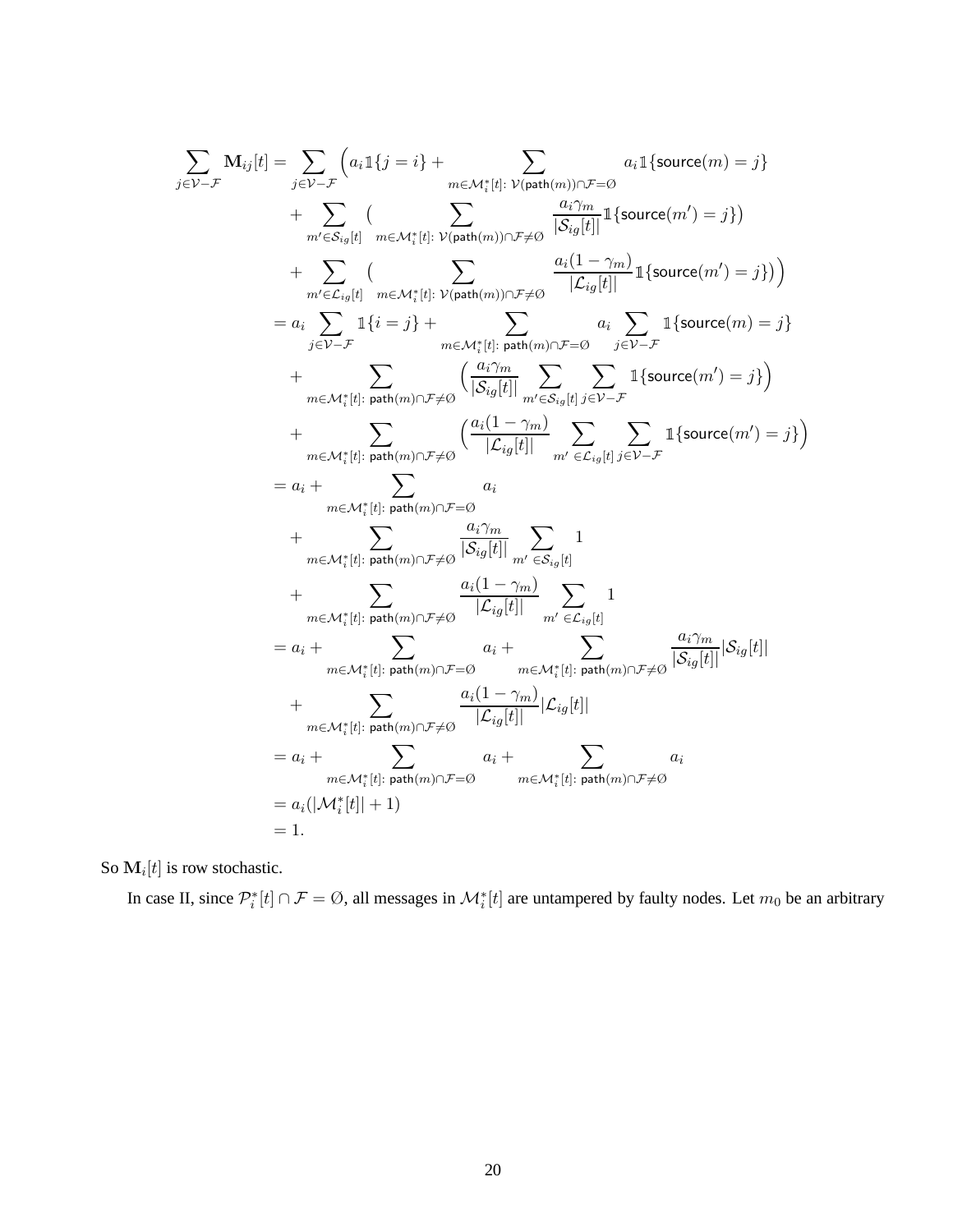message in  $\mathcal{M}_i^*[t]$ , with source $(m_0) = j^*$ . In order to guarantee condition 4) holds, we rewrite  $v_i[t]$  as follows,

$$
[t] = a_i v_i[t-1] + \sum_{m \in \mathcal{M}_i^*[t]} a_i w_m
$$
  
\n
$$
= a_i v_i[t-1] + a_i w_{m_0} + \sum_{m \in \mathcal{M}_i^*[t] - \{m_0\}}
$$
  
\n
$$
= a_i v_i[t-1] + \frac{1}{2} a_i w_{m_0} + \frac{1}{2} a_i w_{m_0} + \sum_{m \in \mathcal{M}_i^*[t] - \{m_0\}}
$$
  
\n
$$
= a_i v_i[t-1] + \frac{1}{2} a_i w_{m_0} + \frac{1}{2} a_i \left( \frac{\gamma_{m_0}}{|\mathcal{S}_{ig}[t]|} \sum_{m' \in \mathcal{S}_{ig}[t]} w_{m'} + \frac{1 - \gamma_{m_0}}{|\mathcal{L}_{ig}[t]|} \sum_{m' \in \mathcal{L}_{ig}[t]} w_{m'} \right)
$$
  
\n+ 
$$
\sum_{m \in \mathcal{M}_i^*[t] - \{m_0\}}
$$
  
\n
$$
= a_i v_i[t-1] + \frac{1}{2} a_i w_{m_0} + \sum_{m' \in \mathcal{S}_{ig}[t]} \frac{a_i \gamma_{m_0}}{2|\mathcal{S}_{ig}[t]|} w_{m'} + \sum_{m' \in \mathcal{L}_{ig}[t]} \frac{a_i(1 - \gamma_{m_0})}{2|\mathcal{L}_{ig}[t]|} w_{m'}
$$
  
\n+ 
$$
\sum_{m \in \mathcal{M}_i^*[t] - \{m_0\}}
$$
  
\n
$$
a_i w_m.
$$

Note that we did not use the above trick in case I. This is because, in case I, by substituting tampered messages in  $\mathcal{M}_i^*[t]$  by untampered messages in  $\mathcal{S}_{ig}[t]$  and  $\mathcal{L}_{ig}[t]$ , as will be seen later, condition 4) is automatically guaranteed.

We refer to the above convex combination as the *untampered message representation of*  $v_i[t]$  in case II. And the convex coefficient of each message in the above representation as *weight assigned* to that message. Combining the coefficients of messages according to message sources, it is obtained that

$$
v_{i}[t] = \sum_{j \in \mathcal{V} - \mathcal{F}} v_{j}[t-1] \Big( a_{i} \mathbb{1}\{i=j\} + \frac{1}{2} a_{i} \mathbb{1}\{j=j^{*}\} + \sum_{m \in \mathcal{M}_{i}^{*}[t] - \{m_{0}\}} a_{i} \mathbb{1}\{\text{source}(m) = j\} + \frac{a_{i} \gamma_{m_{0}}}{2|\mathcal{S}_{ig}[t]|} \sum_{m' \in \mathcal{S}_{ig}[t]} \mathbb{1}\{\text{source}(m') = j\} + \frac{a_{i}(1 - \gamma_{m_{0}})}{2|\mathcal{L}_{ig}[t]|} \sum_{m' \in \mathcal{L}_{ig}[t]} \mathbb{1}\{\text{source}(m') = j\} \Big).
$$

Thus, define  $M_{ij}$  by

 $v_i$ 

$$
\mathbf{M}_{ij} = a_i \mathbb{1}\{i = j\} + \frac{1}{2} a_i \mathbb{1}\{j = j^*\} + \sum_{m \in \mathcal{M}_i^*[t] - \{m_0\}} a_i \mathbb{1}\{\text{source}(m) = j\} + \frac{a_i \gamma_{m_0}}{2|\mathcal{S}_{ig}[t]|} \sum_{m' \in \mathcal{S}_{ig}[t]} \mathbb{1}\{\text{source}(m') = j\} + \frac{a_i (1 - \gamma_{m_0})}{2|\mathcal{L}_{ig}[t]|} \sum_{m' \in \mathcal{L}_{ig}[t]} \mathbb{1}\{\text{source}(m') = j\}.
$$

Follow the same line as in the proof of case I, it can be shown that the above  $M_{ij}$  satisfies conditions 1), 2) and 3).

In case III, case IV, case V and case VI, at least one of  $S_{ig}[t]$  and  $\mathcal{L}_{ig}[t]$  is empty, without loss of generality, assume that  $S_{ig}[t]$  is empty. By the definition of  $S_{ig}[t]$ , we know that the set  $\mathcal{M}_{is}[t]$  is covered by  $\mathcal{F}$ . On the other hand, by the definition of  $\mathcal{M}_{is}[t]$ , a minimum cover of  $\mathcal{M}_{is}[t]$  is of size f. Since  $|\mathcal{F}| \leq f$ , then we know  $\mathcal F$  is a minimum cover of  $\mathcal{M}_{is}[t]$  and  $|\mathcal{F}| = f$ . From the definition of  $\mathcal{M}_{is}[t]$ , we know there exists a message with the smallest value in  $\mathcal{M}_{i}^{*}[t]$ , denoted by  $m_s$  is not covered by  $\mathcal{F}$ . So, we can use singleton  $\{m_s\}$  to mimic the role of  $S_{iq}[t]$  in cases I and II. Similarly, we can use the same trick when  $\mathcal{L}_{iq}[t]$  is empty. The *untampered message representation of*  $v_i[t]$  and *message weight* are defined similarly as that in case I and case II.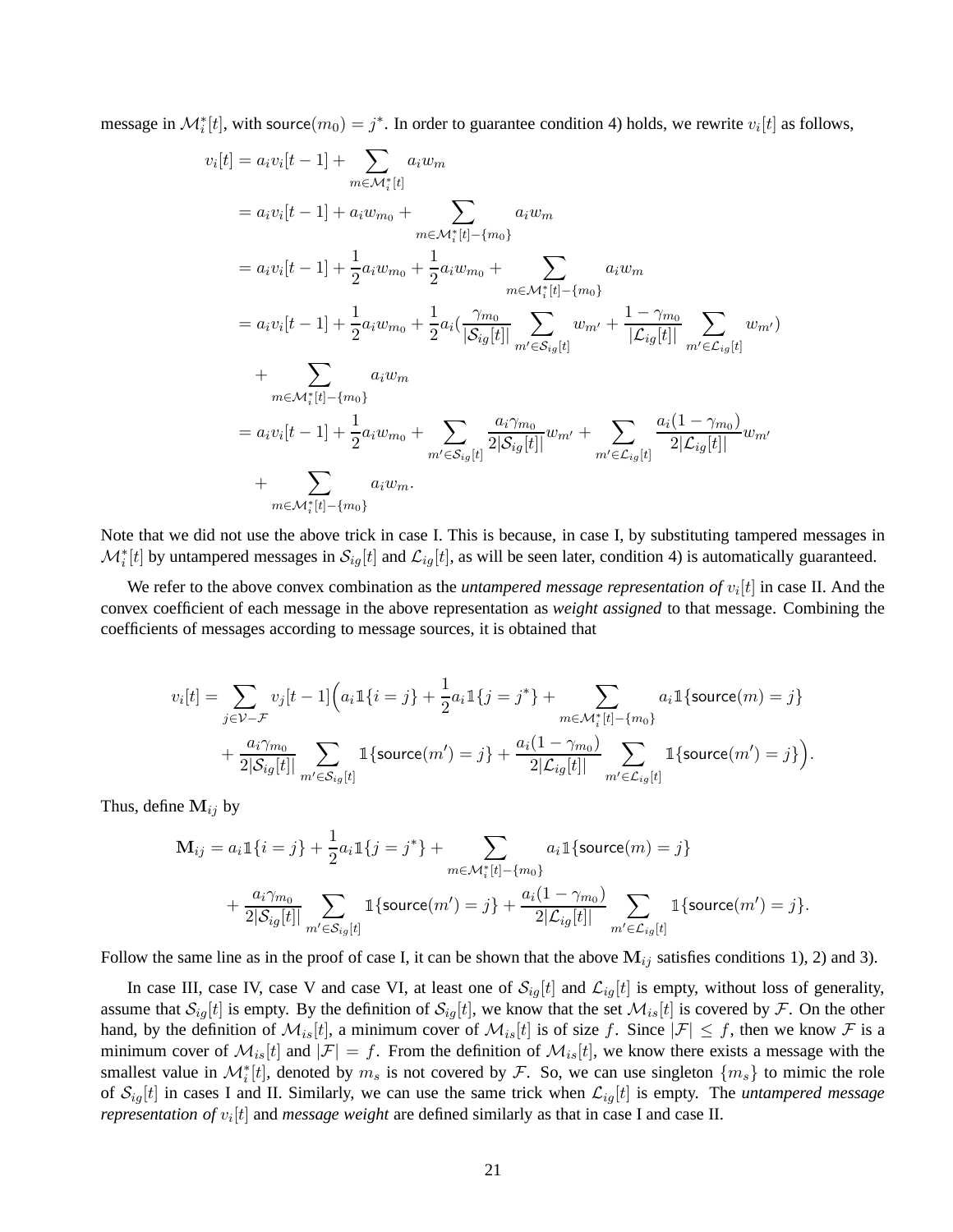To show the above constructions satisfy the last condition in Theorem [4.2,](#page-8-0) we need the following claim.

<span id="page-21-0"></span>**Claim B.4.** For node  $i \in V - F$ , in the untampered message representation of  $v_i[t]$ , at most one of the sets  $\mathcal{S}_{ig}[t]$ and  $\mathcal{L}_{ig}[t]$  *contains messages with assigned weights less than*  $\beta$ *, where*  $\beta = \frac{1}{16n^{2l}}$ *.* 

*Proof.* An untampered message is either in  $\mathcal{M}_i^*[t]$  or in  $\mathcal{S}_{ig}[t] \cup \mathcal{L}_{ig}[t]$ .

For case V and case VI, both  $S_{ig}[t]$  and  $\mathcal{L}_{ig}[t]$  are empty, all untampered messages are contained in  $\mathcal{M}_i^*[t]$ . For each untampered message in  $\mathcal{M}_{i}^{*}[t]$ , its weight in the untampered message representation is  $a_i = \frac{1}{|\mathcal{M}_{i}^{*}[t]|+1}$ . In  $\mathcal{M}_i[t]$ , there are at most n messages were transmitted via one hop, at most  $n^2$  messages were transmitted via two hops. In general,  $\mathcal{M}_i[t]$  contains at most  $n^d$  messages that were transmitted via d hops, where d is an integer in  $\{1, \ldots, l\}$ . Thus,

$$
|\mathcal{M}_{i}^{*}[t]| + 1 \leq |\mathcal{M}_{i}[t]|
$$
  
\n
$$
\leq n + n^{2} + \dots + n^{l}
$$
  
\n
$$
= \frac{n(n^{l} - 1)}{l^{*}}
$$
  
\n
$$
\leq \frac{n(n^{l} - 1)}{\frac{n}{2}}
$$
  
\n
$$
\leq 2n^{l}.
$$

Inequality (*a*) is true because  $n \ge 2$ . Thus,  $a_i \ge \frac{1}{2n^l}$ . In cases V and VI, as both  $S_{ig}[t]$  and  $\mathcal{L}_{ig}[t]$  are empty, all untampered messages are with weight no less than  $\frac{1}{2n^l}$ .

For case III and case IV, WLOG, assume  $\mathcal{S}_{ig}[t]$  is empty. An untampered message is either in  $\mathcal{M}_i^*[t]$  or in  $\mathcal{L}_{ig}[t]$ . Since for each untampered message in  $\mathcal{M}_{i}^{*}[t]$ , the weight assigned to it in the untampered message representation of  $v_i[t]$  is at least  $\frac{1}{2n^l}$ . Thus, only  $\mathcal{L}_{ig}[t]$  may contain untampered messages with assigned weights less than  $\frac{1}{2n^l}$ .

For case II, both  $\mathcal{S}_{ig}[t]$  and  $\mathcal{L}_{ig}[t]$  are nonempty, an untampered message is in one of  $\mathcal{M}_i^*[t]$ ,  $\mathcal{S}_{ig}[t]$  and  $\mathcal{L}_{ig}[t]$ . In the untampered message representation of  $v_i[t]$ , either  $\gamma_{m_0} \geq \frac{1}{2}$  or  $1 - \gamma_{m_0} \geq \frac{1}{2}$ . WLOG, assume that  $\gamma_{m_0} \geq \frac{1}{2}$ , which implies that for each message in  $S_{ig}[t]$ , the assigned weight is at least  $\frac{a_i}{4|S_{ig}[t]|} \geq \frac{1}{16n^{2l}}$ , since  $|S_{ig}[t]| \leq$  $|\mathcal{M}_i[t]| \leq 2n^l$ . Let  $\beta = \frac{1}{16n^{2l}}$ , then we can conclude that only  $\mathcal{L}_{ig}[t]$  may contain untampered messages with assigned weights less than  $\beta$ .

It can be shown similarly that the above claim also holds for case I.

 $\Box$ 

Now we are ready to show the following property is also true.

<span id="page-21-1"></span>**Claim B.5.** *For any*  $t \geq 1$ *, there exists a reduced graph*  $G^l \mathcal{F} \in R_{\mathcal{F}}$  *such that*  $\beta \mathbf{H}[t] \leq \mathbf{M}[t]$ *.* 

*Proof.* We construct the desired reduced graph  $G^l_{\mathcal{F}}$  as follows. Let

$$
E = \{ e \in \mathcal{E}(G^l) : \ \mathcal{V}(P(e)) \cap \mathcal{F} \neq \emptyset \}
$$

be the set of edges in  $G<sup>l</sup>$  that are covered by node set  $\mathcal{F}$ .

For a fault-free node i: (i) if both  $S_{ig}[t]$  and  $\mathcal{L}_{ig}[t]$  are empty, then choose  $C_i = \emptyset$ ; (ii) if one of  $S_{ig}[t]$  and  $\mathcal{L}_{ig}[t]$  is empty, WLOG, assume that  $\mathcal{S}_{ig}[t]$  is empty, then choose  $C_i = \mathcal{T}^*(\mathcal{M}_{il}[t])$ ; (iii) if both  $\mathcal{S}_{ig}[t]$  and  $\mathcal{L}_{ig}[t]$  are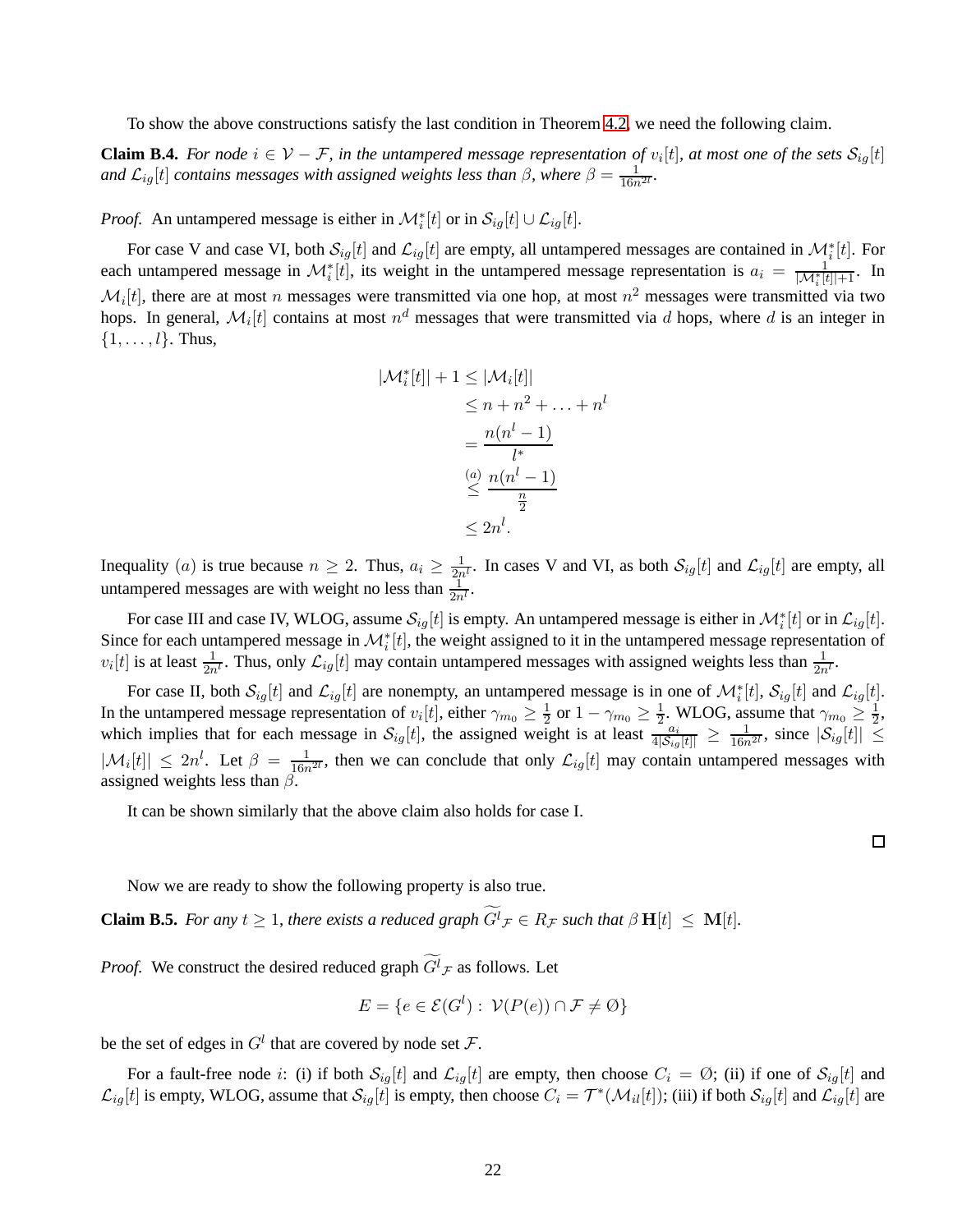nonempty, WLOG, assume that the weight assigned to every message in  $S_{ig}[t]$  is lower bounded by  $\beta$ , then choose  $C_i = \mathcal{T}^*(\mathcal{M}_{il}[t])$ . Let

$$
E_i = \{ e \in \mathcal{E}(G^l) : e \text{ is an incoming edge of node } i \text{ in } G^l \text{ and } \mathcal{V}(P(e)) \cap C_i \neq \emptyset \}
$$

be the set of incoming edges of node i in  $G<sup>l</sup>$  that are covered by node set  $C<sub>i</sub>$ .

Set 
$$
V(\widetilde{G}^l_{\mathcal{F}}) = V(G) - \mathcal{F}
$$
. And let  $\mathcal{E}(\widetilde{G}^l_{\mathcal{F}}) = \mathcal{E}(\widetilde{G}^l) - E - \cup_{i \in \mathcal{V} - \mathcal{F}} E_i$ .

From claim [B.4,](#page-21-0) for node i, at most one of the sets  $S_{ig}[t]$  and  $\mathcal{L}_{ig}[t]$  contains messages with assigned weights less than  $\beta$ . Then it is easy to see that the adjacency matrix of the obtained reduced graph,  $H[t]$ , has the property that  $\beta \mathbf{H}[t] \leq \mathbf{M}[t]$ .

 $\Box$ 

$$
\overline{}
$$

### <span id="page-22-0"></span>**B.4 Correctness of Algorithm 1**

<span id="page-22-1"></span>**Lemma B.6.** *In the product below of*  $H[t]$  *matrices for consecutive*  $\tau(n - \phi)$  *iterations, at least one column is non-zero.*

$$
\Pi_{t=z}^{z+\tau(n-\phi)-1}\, {\bf H}[t]
$$

*Proof.* Since the above product consists of  $\tau (n - \phi)$  matrices in  $R_F$ , at least one of the  $\tau$  distinct connectivity matrices in  $R_{\mathcal{F}}$ , say matrix  $\mathbf{H}_{*}$ , will appear in the above product at least  $n - \phi$  times.

Now observe that: (i) By Lemma [B.3,](#page-16-3)  $\mathbf{H}_{*}^{n-\phi}$  contains a non-zero column, say the k-th column is non-zero, and (ii) all the  $H[t]$  matrices in the product contain a non-zero diagonal. These two observations together imply that the k-th column in the above product is non-zero. П

Let us now define a sequence of matrices  $\mathbf{Q}(i)$  such that each of these matrices is a product of  $\tau (n - \phi)$  of the  $M[t]$  matrices. Specifically,

$$
\mathbf{Q}(i) = \Pi_{t=(i-1)\tau(n-\phi)+1}^{i\tau(n-\phi)} \mathbf{M}[t]
$$

Observe that

$$
\mathbf{v}[k\tau(n-\phi)] = \left(\Pi_{i=1}^k \mathbf{Q}(i)\right) \mathbf{v}[0] \tag{18}
$$

**Lemma B.7.** *For*  $i \geq 1$ ,  $\mathbf{Q}(i)$  *is a scrambling row stochastic matrix, and*  $\lambda(\mathbf{Q}(i))$  *is bounded from above by a constant smaller than 1.*

*Proof.*  $\mathbf{Q}(i)$  is a product of row stochastic matrices  $(\mathbf{M}[t])$ , therefore,  $\mathbf{Q}(i)$  is row stochastic.

From Lemma [B.5,](#page-21-1) for each  $t$ ,

 $\beta$  **H**[t]  $\leq$  **M**[t]

Therefore,

$$
\beta^{\tau(n-\phi)}\amalg_{t=(i-1)\tau(n-\phi)+1}^{i\tau(n-\phi)}\mathbf{H}[t] \ \leq \ \mathbf{Q}(i)
$$

By using  $z = (i - 1)(n - \phi) + 1$  in Lemma [B.6,](#page-22-1) we conclude that the matrix product on the left side of the above inequality contains a non-zero column. Therefore,  $Q(i)$  contains a non-zero column as well. Therefore,  $Q(i)$  is a scrambling matrix.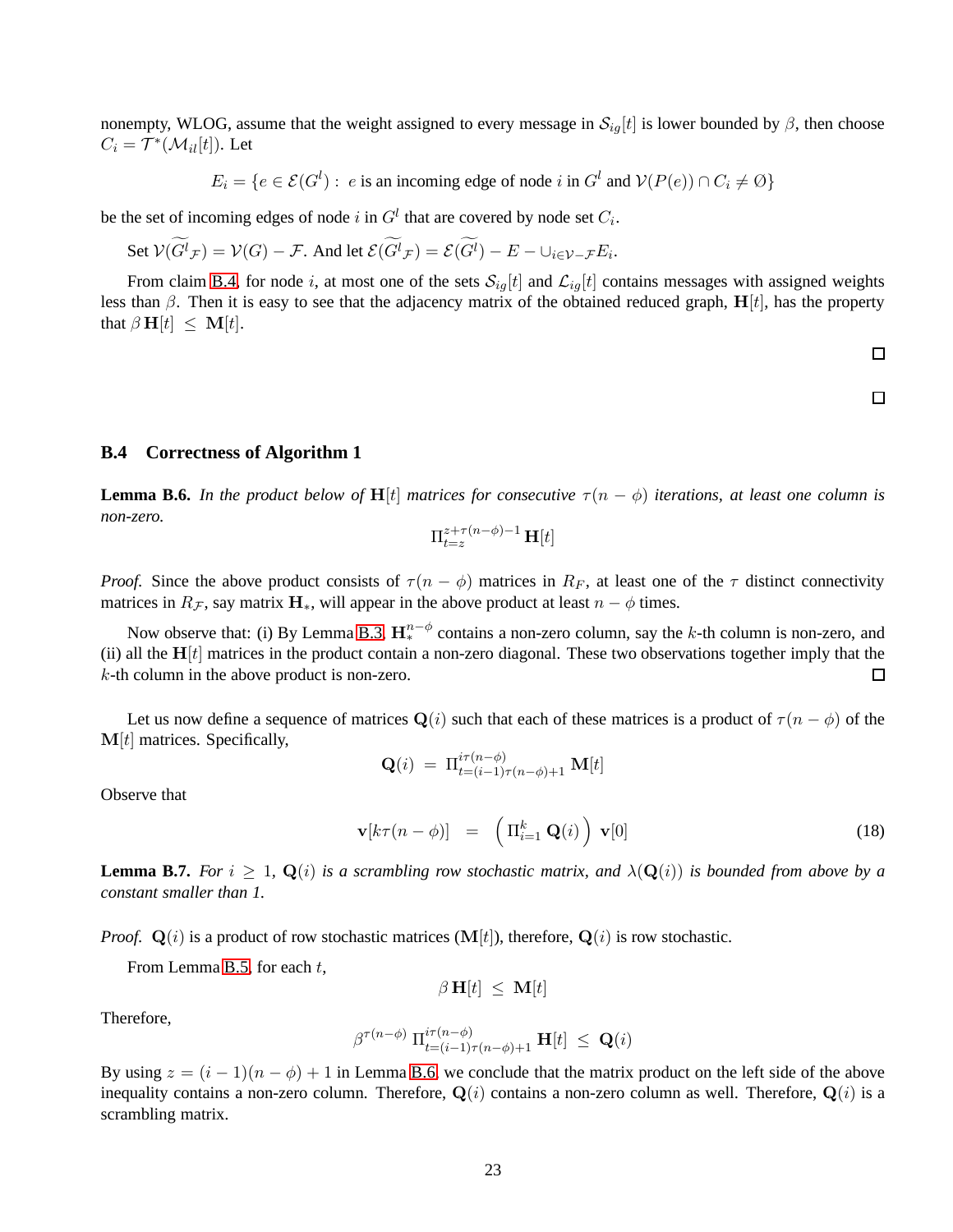Observe that  $\tau(n-\phi)$  is finite, therefore,  $\beta^{\tau(n-\phi)}$  is non-zero. Since the non-zero terms in H[t] matrices are all 1, the non-zero entries in  $\prod_{t=(i-1)\tau(n-\phi)+1}^{i\tau(n-\phi)}$  H[t] must each be  $\geq 1$ . Therefore, there exists a non-zero column in  $\mathbf{Q}(i)$  with all the entries in the column being  $\geq \beta^{\tau(n-\phi)}$ . Therefore  $\lambda(\mathbf{Q}(i)) \leq 1 - \beta^{\tau(n-\phi)}$ .  $\Box$ 

*Proof of Theorem [4.3.](#page-8-3)* Since  $\mathbf{v}[t] = \mathbf{M}[t] v[t-1]$ , and  $\mathbf{M}[t]$  is a row stochastic matrix, it follows that *Algorithm 1* satisfies the validity condition.

By Claim [B.1,](#page-15-1)

$$
\lim_{t \to \infty} \delta(\Pi_{i=1}^t \mathbf{M}[t]) \leq \lim_{t \to \infty} \Pi_{i=1}^t \lambda(\mathbf{M}[t])
$$
\n(19)

$$
\leq \lim_{i \to \infty} \Pi_{i=1}^{\lfloor \frac{t}{\tau(n-\phi)} \rfloor} \lambda(\mathbf{Q}(i)) \tag{20}
$$

$$
= 0 \tag{21}
$$

The above argument makes use of the facts that  $\lambda(\mathbf{M}[t]) \leq 1$  and  $\lambda(\mathbf{Q}(i)) \leq (1 - \beta^{\tau(n-\phi)}) < 1$ . Thus, the rows of  $\Pi_{i=1}^t \mathbf{M}[t]$  become identical in the limit. This observation, and the fact that  $\mathbf{v}[t] = (\Pi_{i=1}^t \mathbf{M}[i]) \mathbf{v}[t-1]$  together imply that the state of the fault-free nodes satisfies the convergence condition.

Now, the validity and convergence conditions together imply that there exists a positive scalar  $c$  such that

$$
\lim_{t \to \infty} \mathbf{v}[t] = \lim_{t \to \infty} \left( \Pi_{i=1}^t \mathbf{M}[i] \right) \mathbf{v}[0] = c \mathbf{1}
$$

<span id="page-23-0"></span>where 1 denotes a column with all its entries being 1.

### **C Connection to existing work**

## **C.1** Undirected graph when  $l \geq l^*$

*Proof of Theorem* [5.1.](#page-9-2) First we show "Condition NC implies  $n \geq 3f + 1$  and node connectivity at least  $2f + 1$ ". It has already been shown in Corollary [3.2](#page-4-2) that  $n \geq 3f + 1$ . It remains to show the node connectivity of G is at least  $2f + 1$ . We prove this by contradiction. Suppose the node-connectivity is no more than  $2f$ . Let S be a min cut of G, then  $|S| \leq 2f$ . Let  $K_1$  and  $K_2$  be two connected components in  $G_S$ , the subgraph of G induced by node set  $\mathcal{V}(G)-S.$ 

Construct a node partition of G as follows: Let  $L = K_1, R = K_2$  and  $C = V - F - L - R$ , where (1) if  $|S| \ge f + 1$ , let  $F \subseteq S$  such that  $|F| = f$ ; (2) otherwise, let  $F = S$ . For the later case, there is no path between  $L\cup C$  and R in  $G_F$ , then  $\kappa(L\cup C,i)=0\leq f$  for any  $i\in R$  in  $G_F$ . Similarly,  $\kappa(R\cup C,j)=0\leq f$  for any  $j\in L$ . On the other hand, we know that  $G$  satisfies Condition NC. Thus, we arrive at a contradiction.

For the former case, i.e.,  $F \subset S$ , since G satisfies Condition NC, WLOG, assume  $R \cup C \Rightarrow_{l^*} L$  in  $G_F$ , i.e., there exists a node  $i \in L$  such that there are at least  $f + 1$  disjoint paths from set  $R \cup C$  to node i in  $G_F$ . Add an additional node y and connect node y to all nodes in  $R \cup C$ . Denote the resulting graph by  $G_F'$ . From Menger's Theorem we know that a min y, i-cut in graph  $G'_F$  has size at least  $f + 1$ . On the other hand, since S is a cut of G, then we know  $S - F$  is a y, i–cut in  $G'_F$ . In addition, we know  $|S - F| = |S| - |F| \le 2f - f \le f$ . Thus we arrive at a contradiction.

Next we show that " $n \geq 3f + 1$  and  $2f + 1$  node-connectivity also imply Condition NC". Consider an arbitrary node partition  $L, R, C, F$  such that  $L \neq \emptyset, R \neq \emptyset$  and  $|F| \leq f$ . Since  $n \geq 3f + 1$  and  $|F| \leq f$ , either  $|L \cup C| \ge f + 1$  or  $|R \cup C| \ge f + 1$ . WLOG, assume that  $|R \cup C| \ge f + 1$ . Add a node y connecting to all nodes

 $\Box$